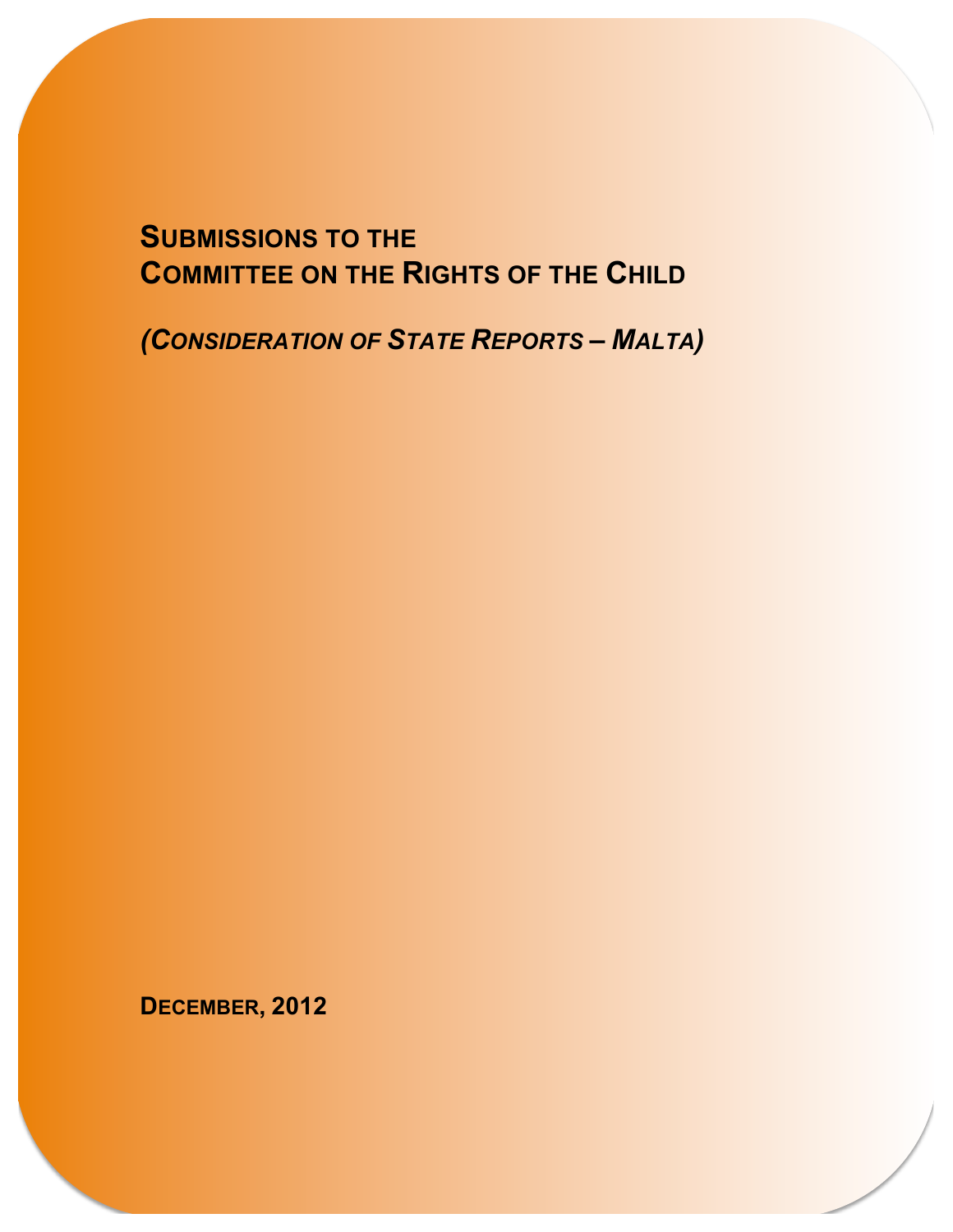



### **Malta Gay Rights Movement**





**Federazzjoni Maltija ta' Organizzazzjonijiet Persuni b'Diżabilità** Malta Federation of Organisations Persons with Disability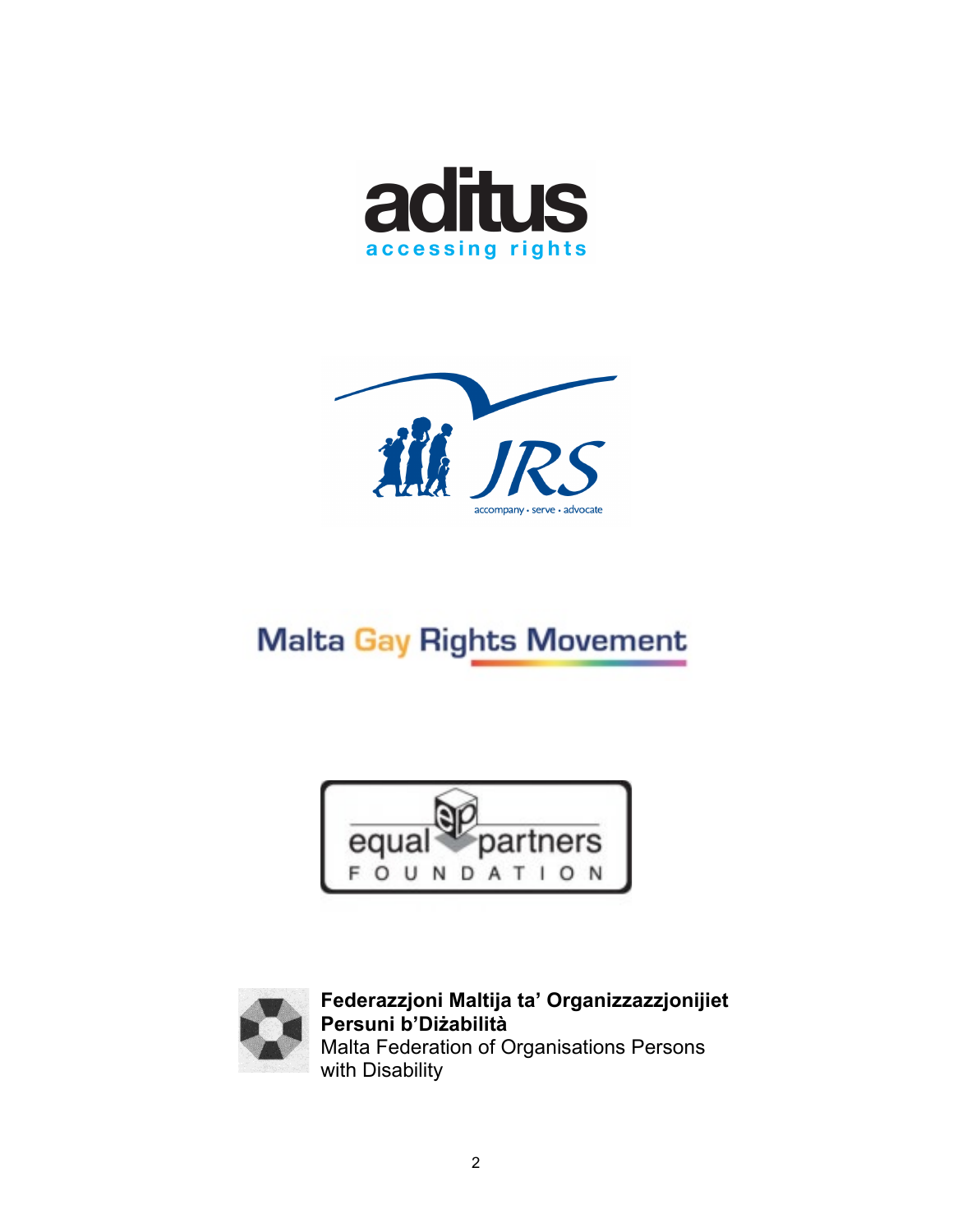# **Table of Contents**

| LESBIAN, GAY, BISEXUAL, TRANSGENDER AND INTERSEX (LGBTI) PERSPECTIVES 10 |  |
|--------------------------------------------------------------------------|--|
|                                                                          |  |
|                                                                          |  |
|                                                                          |  |
|                                                                          |  |
|                                                                          |  |
|                                                                          |  |
|                                                                          |  |
|                                                                          |  |
|                                                                          |  |
|                                                                          |  |
|                                                                          |  |
|                                                                          |  |
|                                                                          |  |
|                                                                          |  |
|                                                                          |  |
|                                                                          |  |
|                                                                          |  |
|                                                                          |  |
|                                                                          |  |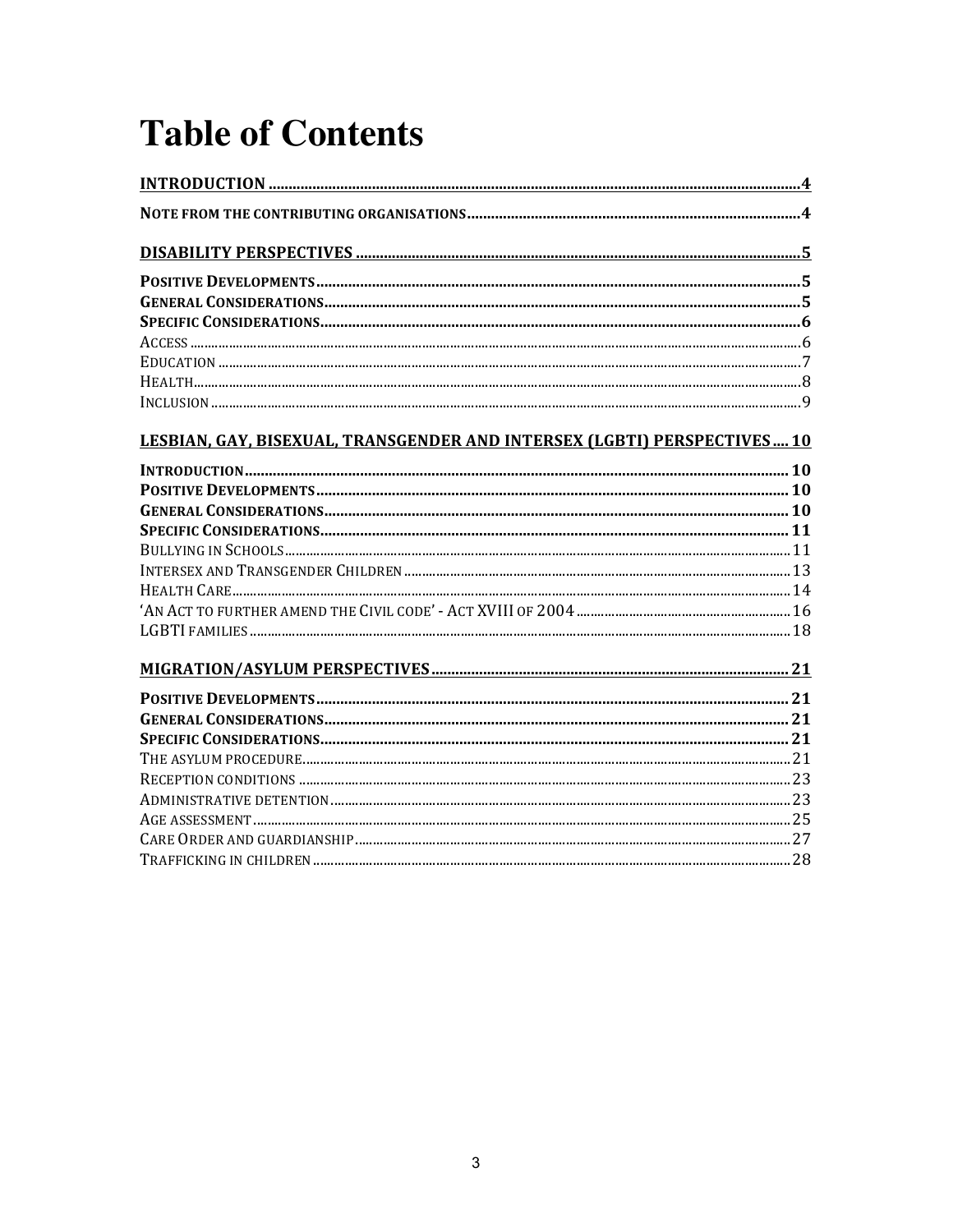## **Introduction**

This report is being presented to the Committee on the Rights of Child in the context of its examination of the State Report to be submitted by Malta in accordance with the Convention.

As will be immediately noted all data, research, concerns and recommendations are gathered in three thematic sections, three specific perspectives of the child in Malta: children with disabilities; lesbian, gay, bisexual, transgender and intersex (LGBTI) children and children in LGBTI families; migrant, asylum-seeking and refugee children. The three sections are similarly structured, providing general comments followed by more considerations of a more specialised nature.

By way of introduction, it is pertinent to highlight a main concern/recommendation underlying all three sections as it is seen to be central to the way the Maltese authorities are currently approaching their obligations towards the fundamental human rights of children.

All three sections underline the importance of mainstreaming their respective perspectives into all local and national actions relevant to children. Too often, we note how children that somehow pertaining to particular minority or non-mainstream groups are excluded from child-specific policies, laws and schemes. Whilst we acknowledge that some of such situations might be borne of lack of technical capacity in acknowledging the most appropriate manner of respecting, protecting and fulfilling the rights of the child, we are concerned that their impact results – directly or indirectly, intentionally or unintentionally – in legal and social marginalisation.

This report acknowledges extensive efforts made by the Maltese authorities in particular areas, as for example the effective work of the Office of the Commissioner for Children in disseminating the principles and contents of the Convention. Yet we remain concerned that children in Malta are not yet viewed as rights-holders, especially within the three themes we have chosen to highlight.

We hope this report proves to be useful in the Committee's assessment and evaluation of the status of the Convention in Malta, and look forward to receiving the Committee's Conclusions for us to cooperate together and with the relevant authorities in their dissemination and implementation.

#### **Note from the contributing organisations**

*This document is prepared and submitted by aditus foundation, Jesuit Refugee Service (Malta), Equal Partners Foundation and the Malta Federation of Organisations Persons with Disability.* 

*It is to be noted that the views, concerns and recommendations made in each thematic section may be ascribed to aditus foundation (as report drafter) and the specific organisation relevant to the particular theme. These views do not necessarily reflect those shared by the other organisations.*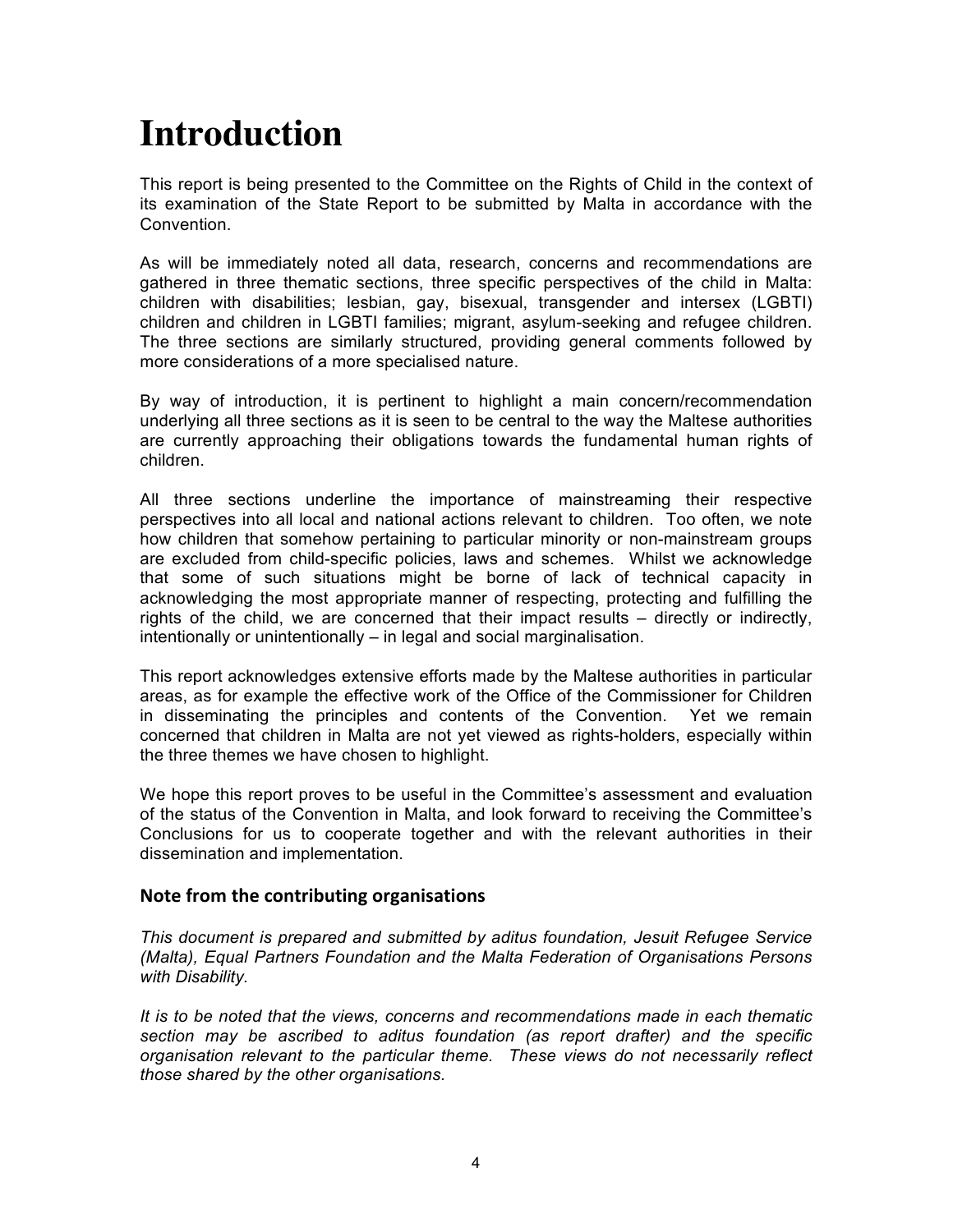## **Disability Perspectives**

#### **Positive Developments**

We support the enactment of *Equal Opportunities (Persons with Disability) Act*, 2000 (Chapter 413 of the Laws of Malta) which provided for the establishment of the Kummissjoni Nazzjonali Persuni b'Diżabbiltá (KNPD, National Commission Persons with Disability). Further legal initiatives include: *Legal Notice 461of 2004*<sup>1</sup> brought into force the *Equal Treatment in Employment Regulations*, which augmented protection against discrimination on several grounds including disability; and *Legal Notice 53 of 2007*<sup>2</sup> which refers particularly to the provision of suitable accommodation to persons with disabilities $^3$ .

We commend the establishment of the *National Minimum Curriculum<sup>4</sup>* that is meant to '*emphasis self- understanding and emotional development, on values such as respect*  for differences among people, on the development of social and personal commitment, *and so on. There is also, for the first time, an important emphasis on creative thinking, reasoning, decision-making, and problem solving and a sense of curiosity. These are catalysts for the development and economic viability of our society and of the individual girl and boy*.*'*

Furthermore, Malta deposited the documents for the ratification of the UN Convention on the Rights of Persons with Disabilities, which will start being enforced from November  $9<sup>5</sup>$ . This shows a step towards greater commitment to a better quality of life for disabled persons, including children.

#### **General Considerations**

We stress the importance of specifically including children with disabilities within policy and legal discussions on themes affecting directly or indirectly them, through process methodologies that ensure their effective mainstreaming at the local and national levels. In this respect, efforts that seek to empower children with disabilities and allow them space to voice their own views ought to be initiated. Access to those legal and policy measures affecting their rights and obligations should be ensured.

We acknowledge the activities and efforts of KNPD, however are concerned that so far public consultation has been largely limited to KNPD with little or no attention being paid to children with disabilities themselves and the vary array of extremely active nongovernmental organizations. A broader consultation would certainly ensure a wider perspective on relevant issues, as such engagement *"not only ensures that the policies* 

 <sup>1</sup> Available at http://justiceservices.gov.mt/LegalPublications.aspx?pageid=32&type=4, accessed 27th October 2012.

<sup>&</sup>lt;sup>2</sup> Ibid.<br><sup>3</sup> European network of legal experts in the non-discrimination field, *'Report on Measures to Combat* **·** *Discrimination. Directives 2000/43/EC and 2000/78/EC. Country Report 2011 Malta. State of affairs up to 1st January 2012',* available at http://www.non-discrimination.net/law/national-legislation/country-reports-

measures-combat-discrimination, accessed on 27th October 2012.<br><sup>4</sup> Available at http://www.curriculum.gov.mt/nmc.htm, accessed 9th December 2012.<br><sup>5</sup> Times of Malta, *'Malta ratifies the UN 'disability' convention'*, 26th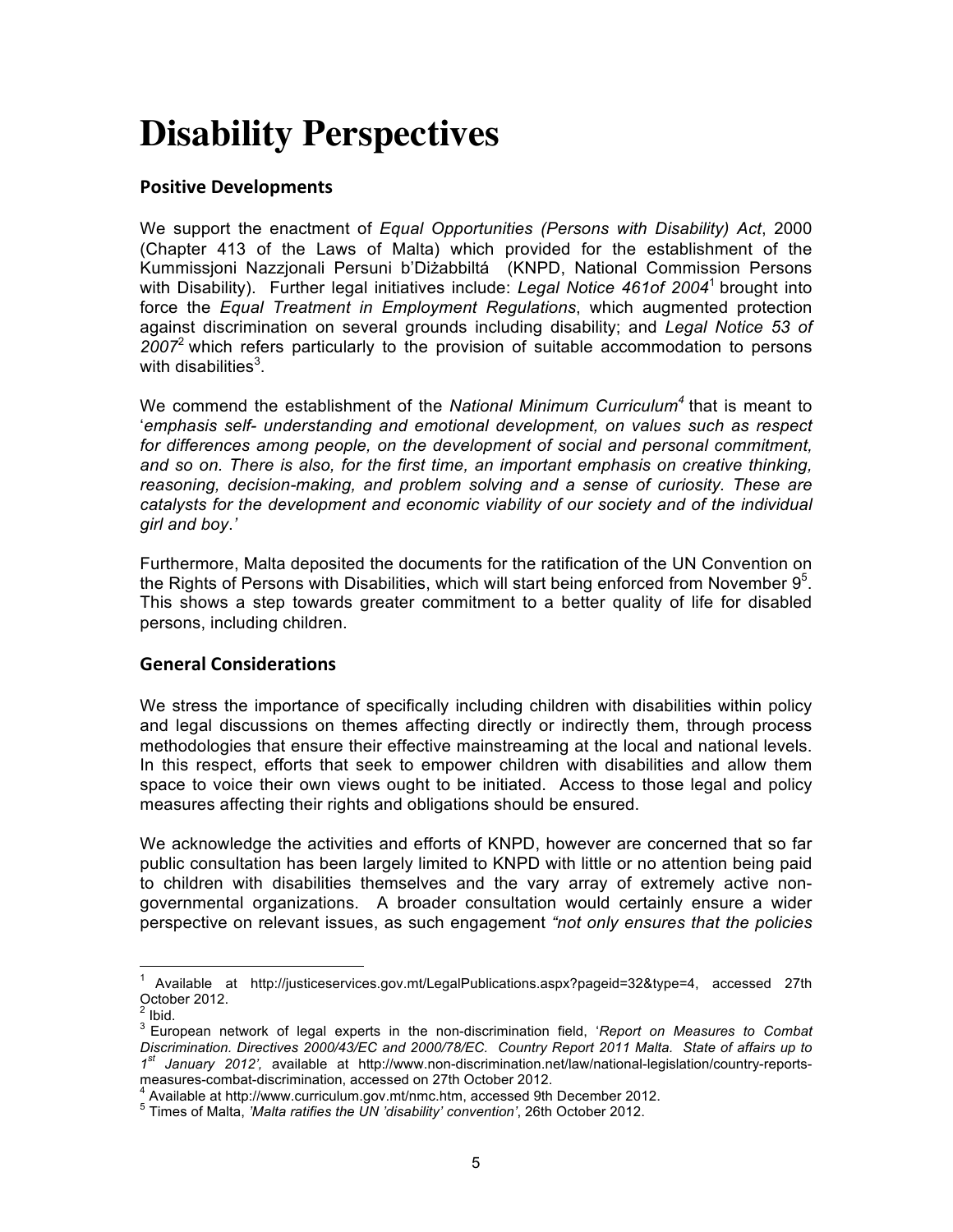*are targeted to their needs and desires, but also functions as a valuable tool for inclusion since it ensure that the decision-making process is a participatory one." 6*

In this regard, we feel that the setting up of an appropriate coordinating mechanism between various government and non-governmental institutions is essential. We support that *"this body should be multisectoral, including all organizations public or private. It must be empowered and supported from the highest possible levels of Government to allow it to function at its full potential<sup>7</sup> ."*

NGOs often provide various care and support services with sometimes limited funding and/or recognition from public authorities. We encourage the State to *"support and cooperate with NGOs enabling them to participate in the provision of services for children with disabilities and to ensure that they operate in full compliance with the provisions and principles of the Convention<sup>8</sup> ."*

We are concerned that the rights of children with disabilities might be prejudiced due to the limited availability of parent training and access to full and inclusive information on available services and organisations. We therefore strongly recommend the strengthening of structures providing appropriate training for parents of children with disabilities. Furthermore, a more inclusive approach is required to ensure that children and parents are given full access to information on all existing organisations and services, so that they may make informed decisions on important matters. In the longterm, parents and children with more appropriate information will be in a better position to avoid the concerns highlighted below, particularly with regard to health and interpersonal matters.

Together with the above general comments, we would also like to present our concerns and recommendations with regard to the inclusion of measures relating to the specific situations of children with disabilities. These areas of concern broadly include: access, education, health and integration into Maltese society.

#### **Specific Considerations**

#### **Access**

Physical access to several buildings, including those of a public nature, remains problematic, thus hindering access to many services. Such a hindrance may also be observed in relation to a number of public schools, we have received reports of children with disabilities not being able to pursue their studies (general or specific) due to classes being located on higher and inaccessible levels.<sup>9</sup>.

In order to further encourage and promote the empowerment and increased independence of children with disabilities, improved access to public transport services is urgently required. Whereas a number of public buses are equipped with the necessary access functionalities, the vast majority are not. We also note that signage and directions at bus stops are not available in accessible formats. Whereas this is also

<sup>&</sup>lt;sup>6</sup> Committee on the Rights of the Child, '*General Comment 9'* (2006).<br><sup>7</sup> Ibid.<br><sup>8</sup> See Committee on the Rights of the Child, '*General Comment 9'* (2006) paragraphs 39-40.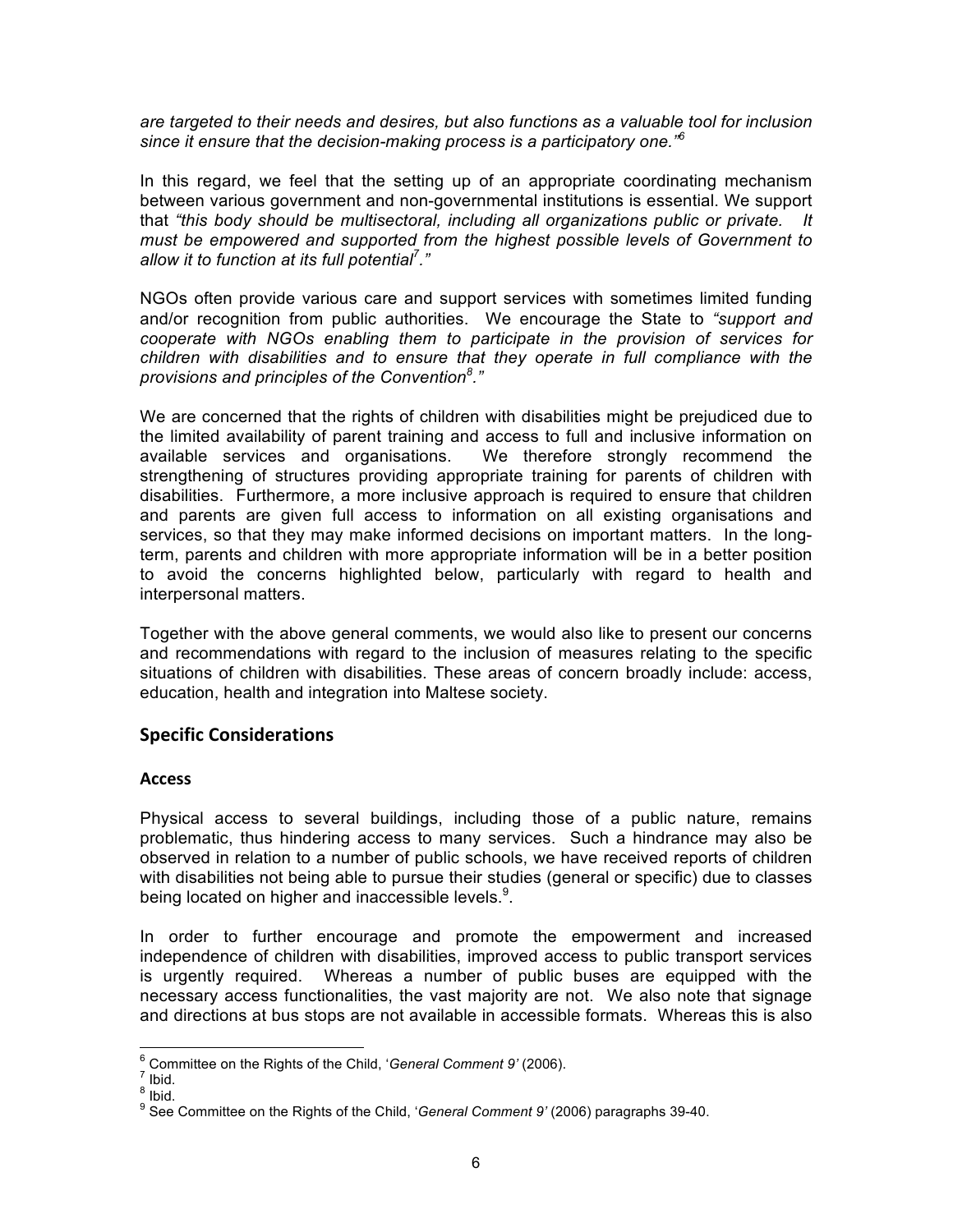problematic for adults with specific disabilities, in the context of children we note the occurrence of double discrimination and the increased negative impact of these limitations on the child fulfilling his/her rights. Any further steps to facilitate the use of public transport by children with disabilities are encouraged, since lack thereof compromises the child's possibility of self-reliance and personal growth. It also denies access to several rights, including health and education.

#### **Education**

We welcome the establishment of learning support in State mainstream schools, provided by facilitators and other learning support assistants  $(LSAS)^{10}$ . Further positive initiatives include: pre-schooling facilities offered at home for children with a disability who have not yet attained the age of four years, mainstream schooling by peripatetic teachers to hearing impaired children and the establishment of the Home-Teaching Scheme of the Ministry of Education that caters for the instruction of children who are housebound, through visits by a specially designated teacher<sup>11</sup>. We emphasise the need for such services to be truly accessible to whoever requires them and that knowledge of such services be widely disseminated.

Yet we also strongly urge the educational authorities to ensure that these measures should not be seen as an alternative to increased teacher training on inclusion in classroom setting. The presence of an LSA in the classroom should not be viewed as an alternative teacher to the child with disability. We are further concerned that the current model highlight's the child's exclusion from the class setting, focusing on differences instead of empowerment through inclusion. In this regard, we would recommend a class-model approach whereby the classroom's entire educational needs are taken into account, moving away from dealing with inclusion matters on an individual basis to a truly mainstreamed and comprehensive approach.

Whilst, as stated, we do welcome the introduction of LSAs into schools, we are concerned that the current required qualifications to become an LSA are far too low, not reflecting the highly technical and challenging tasks performed. Furthermore, we recommend that LSAs receive on-going professional education to ensure that they are adequately trained in contemporary methodologies on educational inclusion, with regard to specific aspects of disability as well as to general elements.

Bullying in schools remains problematic and further awareness and attention ought to be paid in cases of children with disabilities, due to their increased vulnerability to being victims of bullying. Children suffering from particular disabilities may be unable to recognize that they are being bullied, or may be unable or unwilling to speak up, resulting in the incidents not being reported. Indeed, it is often quoted that '*children with disabilities are five times more likely to be victims of abuse12'*. Furthermore, as stated above, we feel that the one-on-one approach for LSAs singles out such children and works against their educational and social inclusion, encouraging labelling by peers and focusing on the individual children's needs rather than potential.

<sup>&</sup>lt;sup>10</sup> UN, *'Second periodic report of States parties due in 1997 Malta'*, 5 May 2010.<br><sup>11</sup> Ibid.<br><sup>12</sup> Committee on the Rights of the Child, '*General Comment 9'* (2006). See paragraph 42 -43.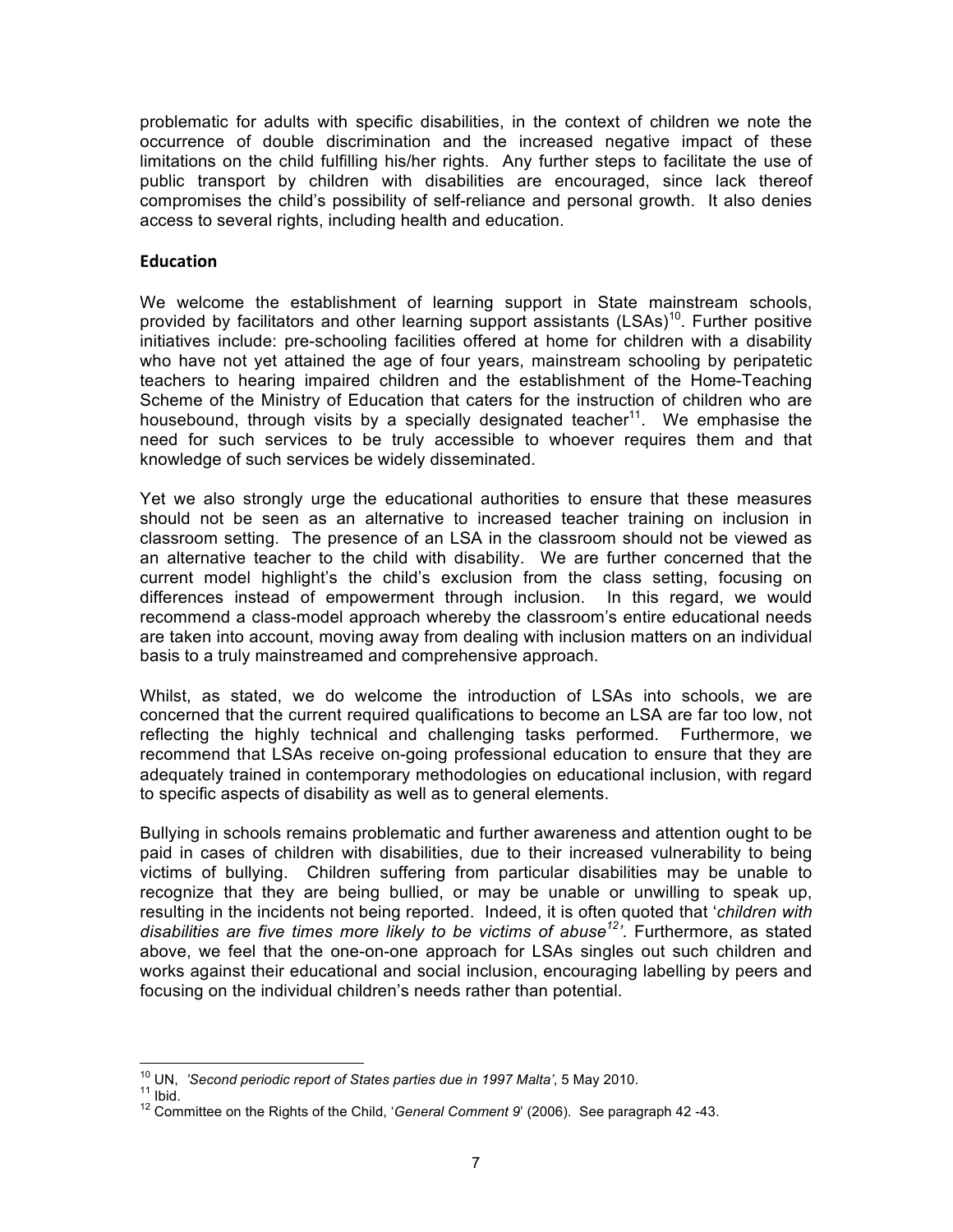Article 29 of CRC establishes that the education of the child shall be directed to *"development of the child's personality, talents and mental and physical abilities to their fullest potential".* In Malta, the State is required to ensure access to education to all children between five and sixteen years of  $age<sup>13</sup>$ , however it seems that a number of obstacles prevent children suffering from certain disabilities, particularly mild/severe Down syndrome, from reaching their fullest potential within such duration. At primary, secondary and MATSEC<sup>14</sup> level there is no established notion of differentiated exam papers to ensure proper academic assessment and therefore effective continuing access to education.

In several reported cases, this results in children with disabilities being unable to sit for yearly or end-of-school exams, despite possibly spending the entire academic year engaged in intense academic efforts. Courses similar to the 'Pathway Course'<sup>15</sup> established by the Malta College of Arts, Science and Technology (MCAST) should be encouraged.<sup>16</sup>

#### **Health**

The Ministry of Health offers diagnostic services for all persons with disabilities, and medical assessments of any type or degree of disability, physiotherapy, limited speech, therapy services, as well as genetic counselling by way of information and advice regarding the cause and prevention of disabilities<sup>17</sup>. We fully support this and all other services provided, whilst acknowledging that such support and services do require improvement, since these are currently rather weak and coordinated.

We reiterate our above recommendation calling for a national coordination mechanism whereby better communication between the health and education authorities could be facilitated. Effective compilation and sharing of relevant statistics by the health authorities (e.g. number of children with disabilities, nature/severity of the disabilities, data disaggregated by age, etc.), with due safeguards protecting the children's privacy, could better inform policy-making and operational efforts by the education authorities. For example, such data could be utilised to prepare mid- and long-term plans on ensuring effective access to education and employment by such children.

We share the Committee concern at the *"high number of children with disabilities being placed in institutions and the opinion that institutionalization is the preferred placement option18."* Whilst the streaming of children in schools has been recently phased out, we remain concerned that there remains a trend in recommending and encouraging parents to send their children to specialised and segregated educational establishments.

<sup>&</sup>lt;sup>13</sup> Laws of Malta, *Education Act* (Chap. 327).<br><sup>14</sup> The Matriculation and Secondary Education Certificate (MATSEC) Examinations Board was established in 1991 by the Senate and Council of the University of Malta. The Board was entrusted with the development of an examination system to replace the GCE Ordinary and Advanced level examinations set by UK examination boards. The new board also took over the function of the Matriculation Board which also used

to set examinations at Ordinary and Advanced level in a number of subjects.<br>
<sup>15</sup> Available at http://www.mcast.edu.mt/support\_pathwaycourse.asp, accessed on 27<sup>th</sup> October 2012.<br>
<sup>16</sup> See Committee's *General Comment 9 (*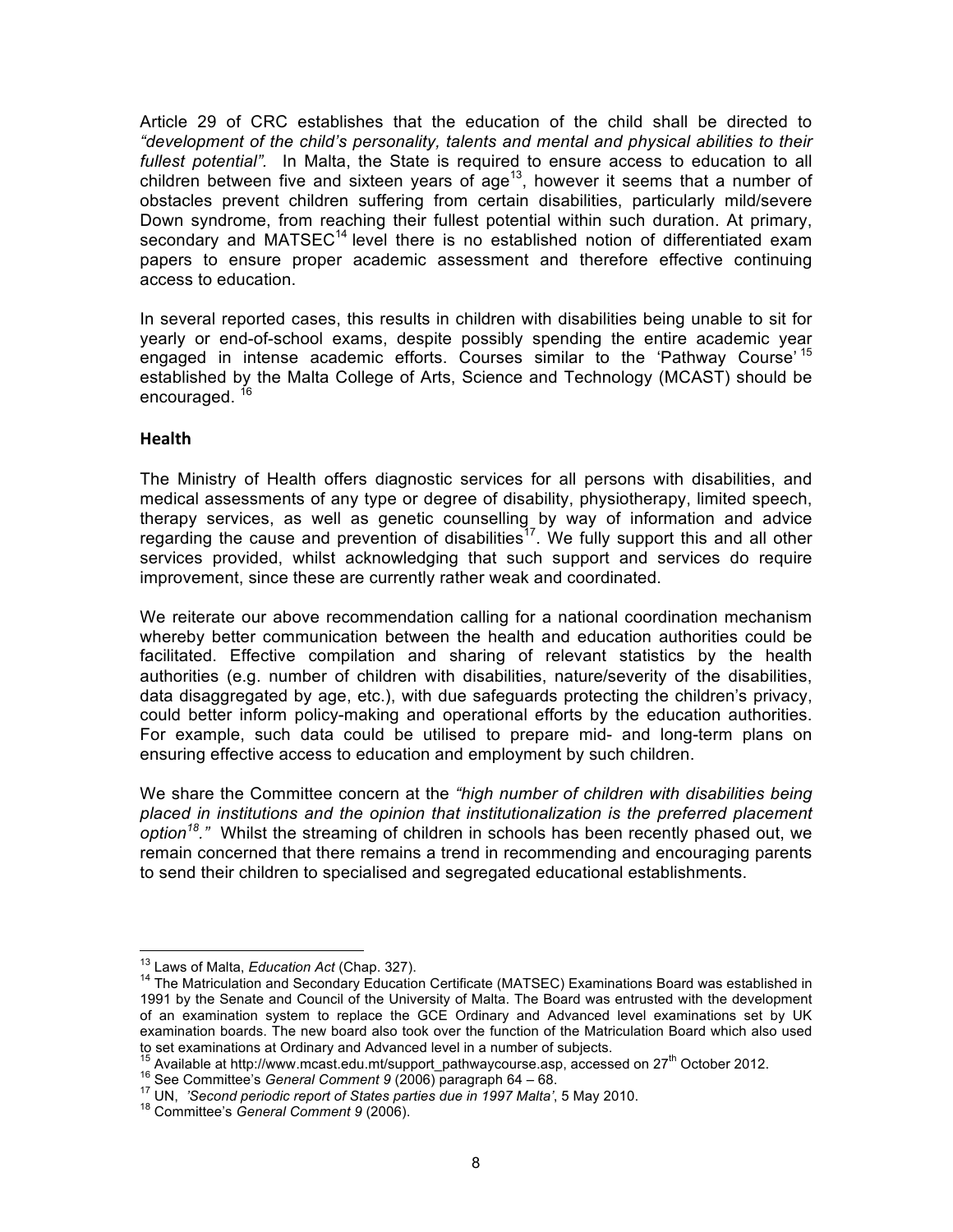Whilst we appreciate the possible logistical challenges faced by educators and educational institutions when attempting to adopt an inclusive approach to education, we strongly reiterate our objection to any form of encouragement, effort and measures directing towards the educational and social segregation of children with disabilities. It is imperative that appropriate financial, human and capacity resources are directed towards supporting mainstream service-providers to enable them to guarantee the rights of all children.

The right of the child to his/her own privacy, and the extent to which this is related to sexual and reproductive health issues remain a great concern, also seen in the a great lack of institutional dialogue and information on such matters. We are seriously concerned that the lack of institutional ownership of these issues results in a nation-wide taboo and information and service vacuum. In relation to the children themselves, we are aware that these challenges impinge on their social and emotional development since they remain excluded from interpersonal relationships and are generally deprived from the capacity to decide on their own lives, hence limiting their rights to privacy and family life.

We note that substantial numbers of parents seem to refrain from encouraging their children's engagement in mainstream social activities. It seems that this is in part due to the limited accessibility of such activities to children with disabilities, but also due to limited efforts at empowering children through social interactivity. These elements raise concerns with regard to Convention Article 31<sup>19</sup>.

Furthermore, due to lack of knowledge, misinformation and resultant fear we have received reports of parents expressing a wish to sterilise their children as a means to prevent grandchildren with disabilities or prevent sexual abuse of their children. We find these reports extremely disturbing. Sterilisation is a serious, permanent and very intrusive medical intervention and should only be considered in the context of serious medical needs, and should require as far as possible the child's full informed consent. Forced sterilisation by parents constitutes an extremely serious violation of the rights of the child, including exposure to cruel, inhuman or degrading treatment, limitation of the right to marry and found a family, unjustified intrusion into the child's private life and, ultimately, an affront to the child's dignity as a human being.

We recommend that the Maltese authorises consider this with utmost gravity by ensuring that all of its information and counselling services include a sexual and reproductive health component targeting children and parents. Furthermore, we also encourage the health authorities to ensure that no health practitioners – whether public or private – engage in the forced sterilisation of children unless absolutely necessary.

#### **Inclusion**

A predominance of the charity model over the social model of persons with disabilities is still existent in Maltese society. This is reflected in the view that persons with disabilities

 <sup>19</sup>*"States Parties recognize the right of the child to rest and leisure, to engage in play and recreational activities appropriate to the age of the child and to participate freely in cultural life and the arts. States*  Parties shall respect and promote the right of the child to participate fully in cultural and artistic life and shall encourage the provision of appropriate and equal opportunities for cultural, artistic, recreational and leisure *activity*.*"* See also Committee's *General Comment 9* (2006) paragraph 71-72.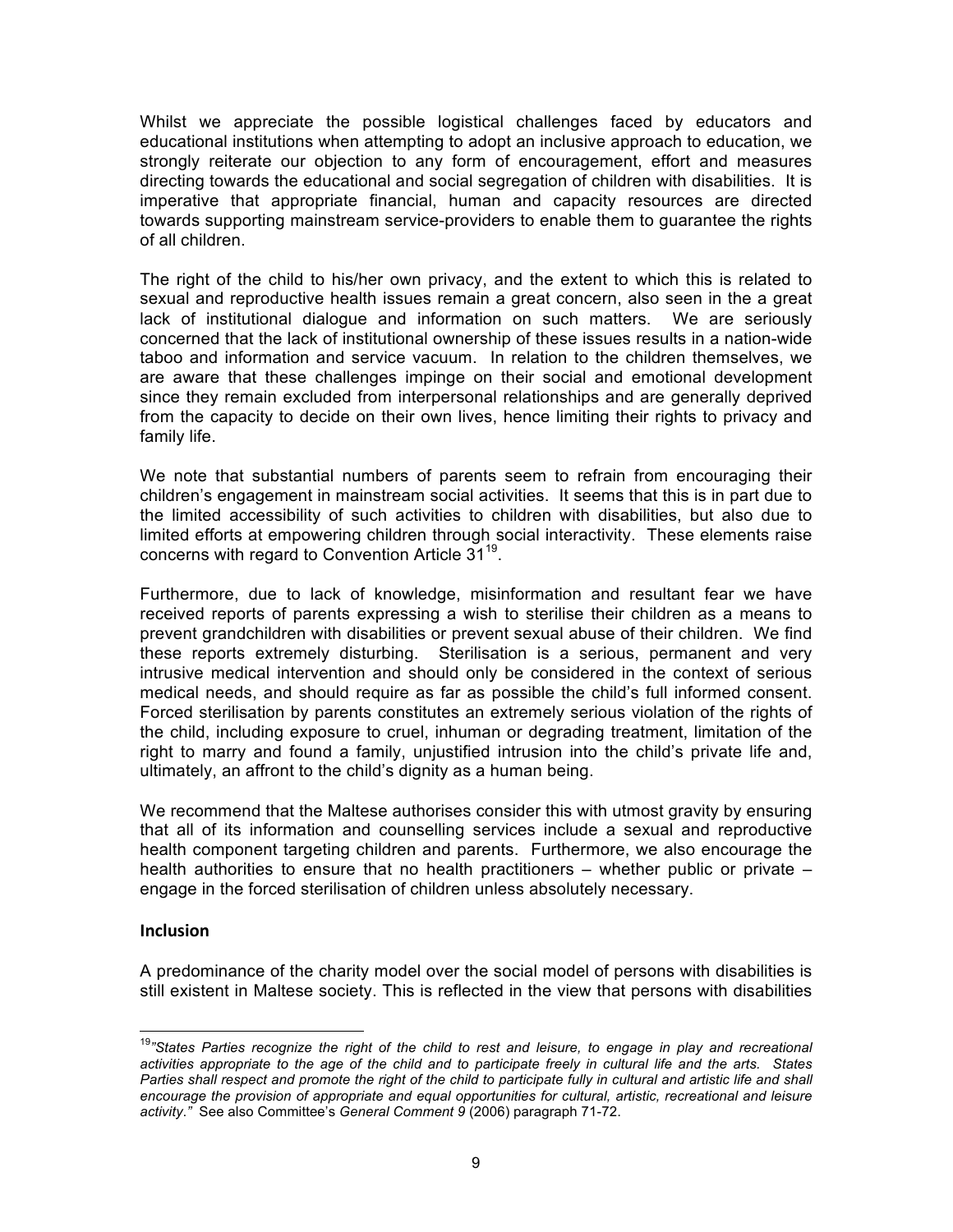are to be dealt with on a daily basis instead of seen as an investment for their own futures, and for that of the wider Maltese society. The lack of a national long-term vision for proper inclusion in Malta fails to address such an attitude.

### **Lesbian, Gay, Bisexual, Transgender and Intersex (LGBTI) perspectives**

#### **Introduction**

The Malta state report submitted to the UN Committee on the Rights of the Child fails to satisfactorily delve into matters concerning LGBTI issues in relation to children. We believe that a further in-depth look into such issues is required since we believe it is insufficient and incomplete to merely declare that in Malta all people – including children – are protected against any discrimination based on sex, religion, disability, age, sexual orientation and race by means of the Equality for Men and Women Act, 2004 (Chapter 456 of the Laws of Malta) and by Legal Notice 461 of 2004, Equal Treatment in Employment Regulations<sup>20</sup>.

#### **Positive Developments**

We welcome the adoption in 2012 of hate crime legislation that extended the scope of existing legislation from race and creed to also include sexual orientation and gender identity<sup>21</sup>. We are pleased to acknowledge that the changes were brought about as an immediate political and legal reaction to a violent incident against two young lesbians earlier in  $2012^{22}$ .

We also welcome the position taken by the MEP's in support of a resolution to condemn homophobic laws and discrimination in Europe adopted by the European Parliament<sup>23</sup>.

#### **General Considerations**

We would like to encourage policy- and decision-makers to include LGBTI children more specifically throughout policy and we recommend a mainstreaming approach so that LGBTI child issues are addressed wherever appropriate, thus securing the best interests and well being of the children involved. We further recommend the establishment within the Office of the Commissioner for Children of a specific monitoring mechanism/procedure that would look into *de facto* experiences of LGBTI children.

 <sup>20</sup> The Laws of Malta, Subsidiary Legislation 452.95, Available at http://justiceservices.gov.mt/LOM.aspx?pageid=27&mode=chrono&p=1&lawid=8566 accessed 24<sup>th</sup> October 2012.<br><sup>21</sup> Laws of Malta, Criminal Code, Cap 9.<br><sup>22</sup> Soc. Time

<sup>21</sup> Laws of Malta, *Criminal Code*, Cap 9. <sup>22</sup> See Times of Malta, '*MGRM welcomes approval of hate crime law',* available at http://www.timesofmalta.com/articles/view/20120620/local/mgrm-welcomes-approval-of-hate-crime-

law.425092, accessed 24<sup>th</sup> October 2012.<br><sup>23</sup> Times of Malta, *'Gay lobby welcomes resolution',* 27<sup>th</sup> May 2012, available at http://www.timesofmalta.com/articles/view/20120527/local/Gay-lobby-welcomes-resolution.421429, accessed 12<sup>th</sup> November 2012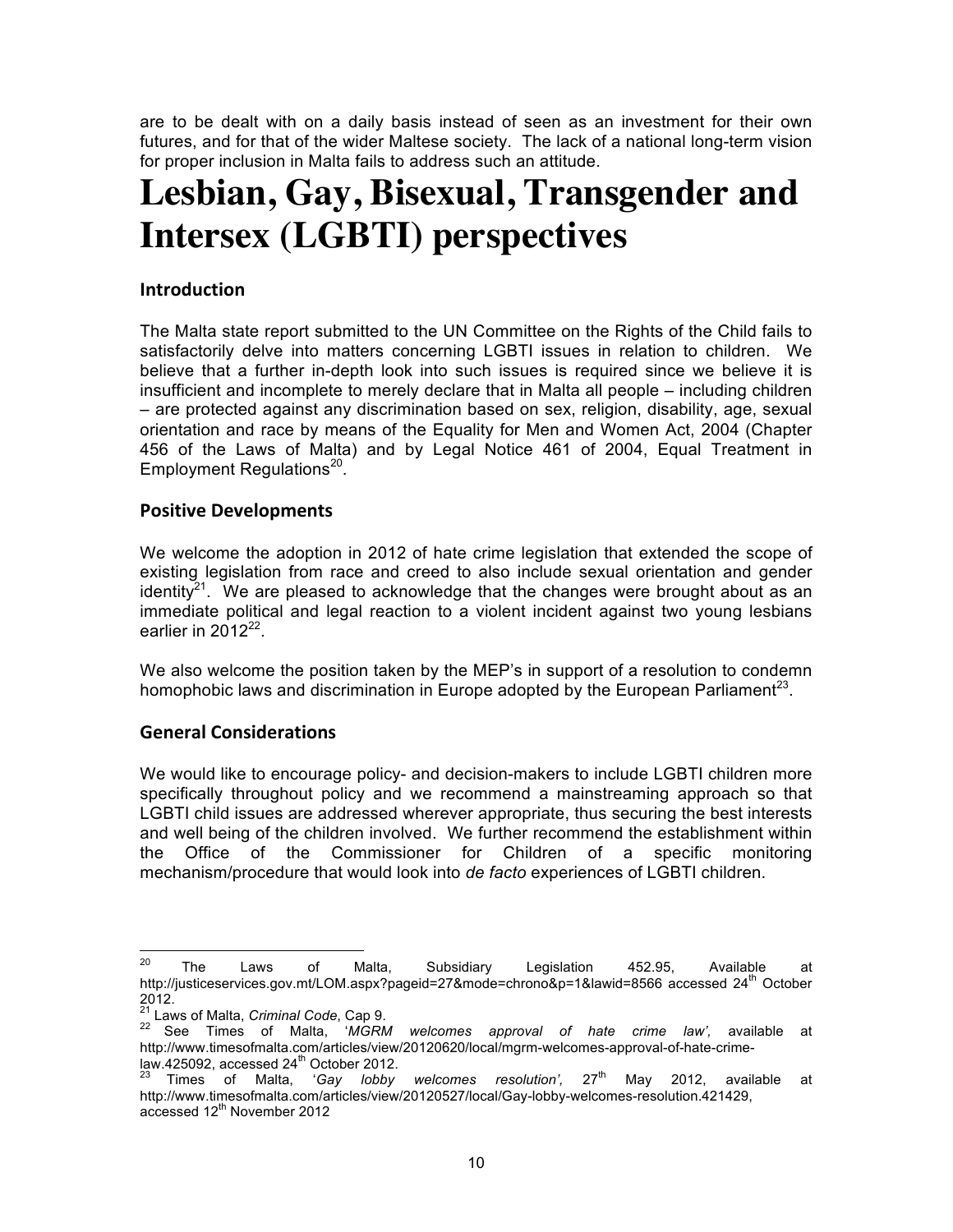This monitoring mechanism/procedure would need to gather data on experiences of LGBTI children, violence and discrimination, and evaluate the effectiveness of related policies. Such a good practice, on a more general level, may be seen in operation through the establishment of a Dutch National LGBT monitor in the Netherlands<sup>2</sup>

We would also like to highlight that LGBTI children should not be seen as one whole indistinct group: the distinct needs of lesbian, gay, transgender, bisexual, intersex and queer children need to be acknowledged.

Together with the above general considerations, we would like to present our concerns and recommendations with regard to the introduction of measures relating to certain specific issues faced by LGBTI children and LGBTI families. These areas of concern include: bullying in schools, intersex and transgender children, and LGBTI families.

#### **Specific Considerations**

#### **Bullying in Schools**

On a comparative level, LGBTI youth are deemed to be at an increased risk at experiencing violence, primarily due to the negative attitudes towards them. Violence includes: bullving, name-calling, harassment and physical assault<sup>25</sup>. Violence may lead LGBTI children to feel stressed, depressed and at times ashamed of whom they are<sup>26</sup>. Regrettably, more studies are needed to better understand the effects of such violence on LGBTI youth.

The Malta Gay Rights Movement's (MGRM) survey on sexual orientation and gender identity discrimination against lesbian, gay, bisexual and transgender persons in Malta in 2006-2008<sup>27</sup> found that 73.8% of the respondents felt the need to conceal their orientation from other students. Indeed, the survey also found a positive correlation between the degree of concealment of one's relationship and one's level of education, with respondents having tertiary education tending to conceal their relationship more than others.

Furthermore, 78.6% of the respondents said they concealed their sexual orientation and/or gender identity from teachers, the most common reason being fear that the teacher will not be sympathetic, possibly indicating that teachers might not project themselves as being open to LGBT students. Due to this fear, it seems that LGBT children who experience homophobic and transphobic bullying are not willing to turn to teachers for support and the matters go unreported. The survey also found:

 <sup>24</sup> Final Seminar Report: '*Good Practice Exchange seminar on public policies combating discrimination against and promoting for LGBT people*', by Niall Crowley (Thematic Expert), The Netherlands 18-19 March 2010. (Good Practice Exchange Seminar).

<sup>25</sup> Survey: '*Sexual orientation and gender identity discrimination against lesbian, gay, bisexual and transgender persons in Malta*', The Malta Gay Rights Movement (MGRM), 2006-2008 (MGRM Survey). <sup>26</sup> ibid, also look at 'MGRM: Think Before You Speak: Making Life Better for LGBT Youth' Campaign

statements, available at http://www.maltagayrights.org/latest.php?ref=localcamp03, accessed 24<sup>th</sup> October  $\frac{2012}{27}$  $27$  at  $27$  at  $4$  Available  $27$ 

http://www.maltagayrights.org/publicationsselected.php?title=LGBT%20Discrimination%20in%20Malta, accessed 24th October 2012.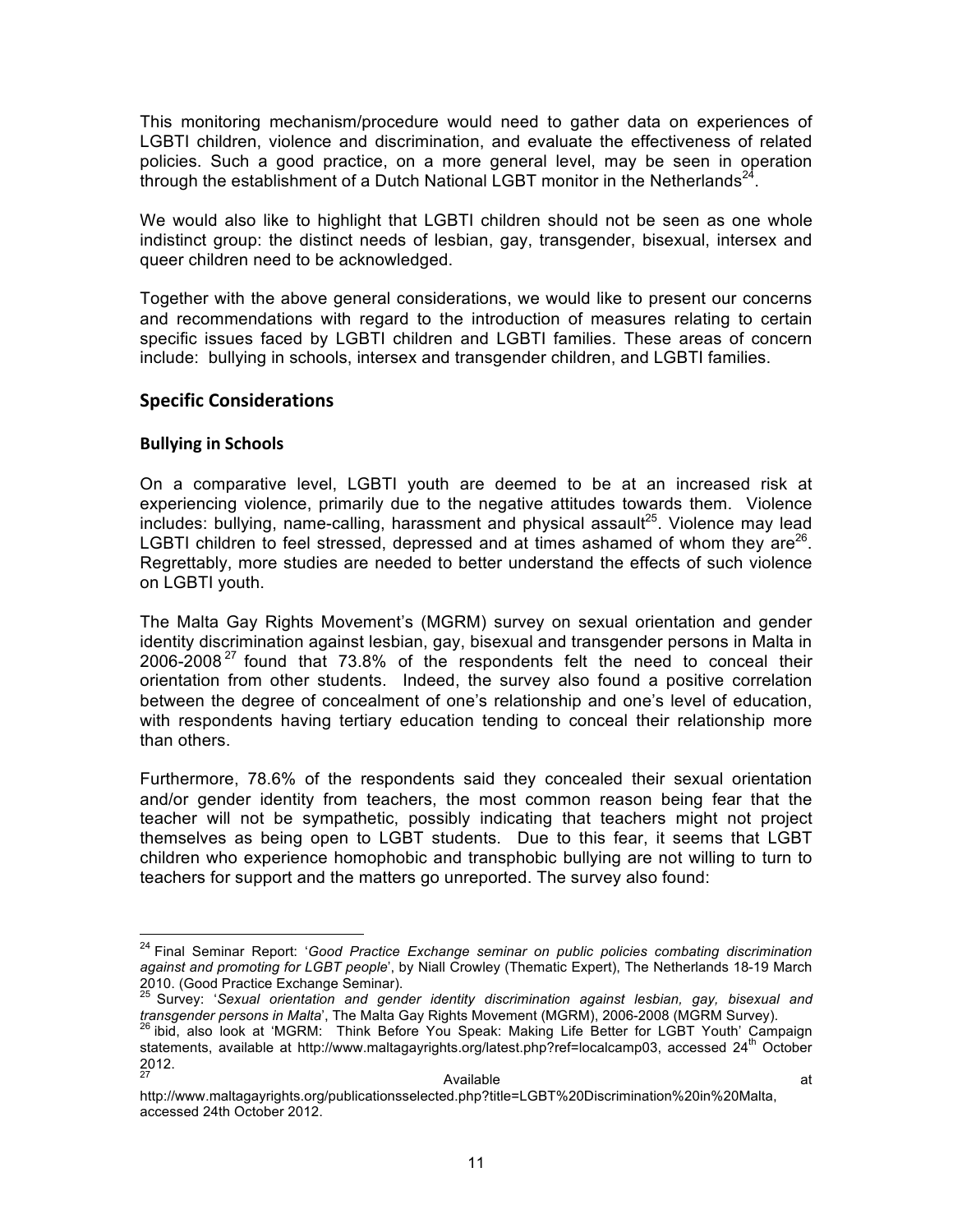"*Lack of LGBT role models for students among their teachers"*<sup>28</sup>

"*most LGBT teachers conceal their sexual orientation for fear that they may lose their job or be undermined by other teachers, heads of schools, education authorities, students and their parents"*29.

The report further found that 16.7% of those who were subjected to physical violence experienced violence by fellow students at school, 11.3% of all respondents were harassed at an educational institution, and an alarming 53.3% of those who were under 18 years of age reported at least three incidents of psychological harassment by fellow students. The ages of the perpetrators varied, and included children less than 12 years of age for 6 respondents, yet in most cases it involved fellow students in their age group.

All this indicates that homophobic bullying at Maltese schools is rife and needs to be addressed with urgency. This shows a possible failure of the State to adhere to certain duties established under Convention Article 29 that states that education of the child shall be directly aimed to the *"development of respect for human rights and fundamental freedoms, and for the principles enshrined in the Charter of the United Nations",* and that education ought to prepare the child for a *"responsible life in a free society, in the spirit of understanding, peace, tolerance, equality of sexes, and friendship among all peoples, ethnic, national and religious groups and persons of indigenous origin"*.

*"I was insulted, humiliated and ridiculed repeatedly at school, on the Internet and by messages on the mobile phone."* Gay minor, male.<sup>30</sup>

"*At school I was subjected to general verbal abuse by fellow students many times... Some teachers tried to help the situation."*  Gay minor, male.<sup>31</sup>

The impact of such negative experiences on LGBT students during their formative years is often devastating, as evidenced by the fact that respondents who had been subjected to violence and harassment at school were less open about their sexual orientation and/or gender identity at the workplace, and more prone to discrimination and harassment, rendering these youth serial victims of discrimination, violence and harassment $32$ .

Whilst we welcome the introduction of the Anti-bullying Policy<sup>33</sup> in Malta, we however believe that such policy needs to be further broadened and enhanced, so as to ensure the inclusion of a specific reference to homophobia and transphobia within this policy. Alternatively a specific Anti-homophobic and Anti-transphobic bullying policy may be introduced. Various countries have such specific policies in their schools since specifically mentioning the issues further addresses the matter.

<sup>&</sup>lt;sup>28</sup> MGRM Survey.<br><sup>29</sup> Ibid.<br><sup>30</sup> Ibid.<br><sup>31</sup> Ibid.<br><sup>33</sup> *'L-Imġieba Tajba fl-iskejjel'* 1999 (Anti- Bullying Policy), available at https://www.education.gov.mt/Page.aspx?pid=211&depid=2&pageid=14, accessed 24th October 2012.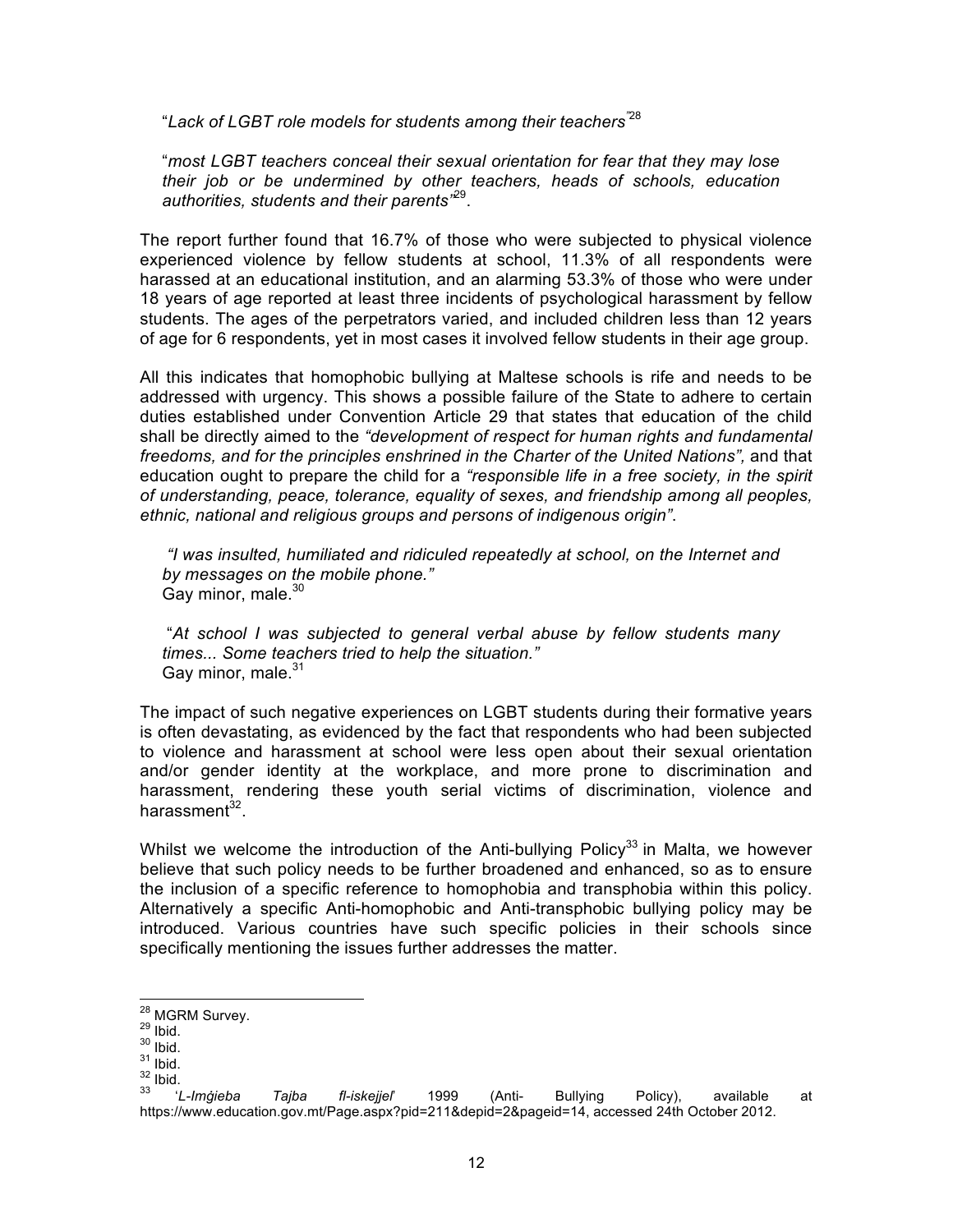We do acknowledge that some Maltese schools have taken active action to prevent bullying through lessons and other activities promoting equality, and discussions on diverse forms of relationships and sexual orientations. Some Maltese schools have also requested books to assist teachers in their work, and child-appropriate booklets regarding LGBTI issues. However, we are concerned that such activities are not regularised or structured on a national level, mainly depending upon a school's initiative.

#### *Recommendations*

- § We recommend that the Anti-Bullying Policy in Malta be further broadened and enhanced in order to ensure reference to homophobic and transphobic bullying;
- § We recommend that diversity awareness and education in Maltese schools is specifically included in the national curriculum, to be coupled with specific activities promoting respect for LGBTI students.

#### **Intersex and Transgender Children**

The Maltese residential care system, such as orphanages and shelters, are in most cases segregated by the child's officially recognised gender once the child reaches the age of nine years. This recognition is largely based on the sex assigned to a person at birth on the basis of primarily physical characteristics. In public schools, children are gender-segregated at the age of eleven. Such division also exists within Corradino Correctional Facilities, and also within its section for the detention of minors, 'Youth Offenders Unit Rehabilitation Services' (Y.O.U.R.S.).

Segregation by the child's officially acknowledged gender raises several concerns with regard to transgender children. Issues faced include problematic use of toilets and changing rooms, the child's name, uniforms, etc. Many of the *"negative attitudes towards trans and intersex people are directly correlated to the importance that a*  determinate society place on the binary gender model and the level of gender *stereotypes, sexism and gender inequalities that exist within it"*<sup>34</sup>*.* 

Regrettably, institutional segregation on the basis of the child's officially-recognised gender rather than on that with which the child truly identifies often results in transgender children often feeling that they simply do not fit in, negatively impacting their educational, emotional, social and development processes. We believe that transgender children should be permitted to attend school, and be treated by the school, in accordance with the gender they identify with. We also identify the need for further education and awareness, in order for society and other children to be more inclusive and for teachers and institutions to be better equipped to comprehend and deal with such issues.

We are concerned that such a rigid approach to child registration and treatment in school often leads to transgender children dropping out of school. Due to the nature of the right to education, its limitation or deprivation could readily result in increased risks of unemployment and homelessness, and in several cases engagement in illicit activities to ensure livelihood. In the case of transgender persons, this causal link between limited access to education and eventual social exclusion, poverty, exploitation and abuse is crudely evident.

 <sup>34</sup> European Commission, '*Trans and intersex people. Discrimination on the grounds of sex, gender identity and gender expression*', 2012.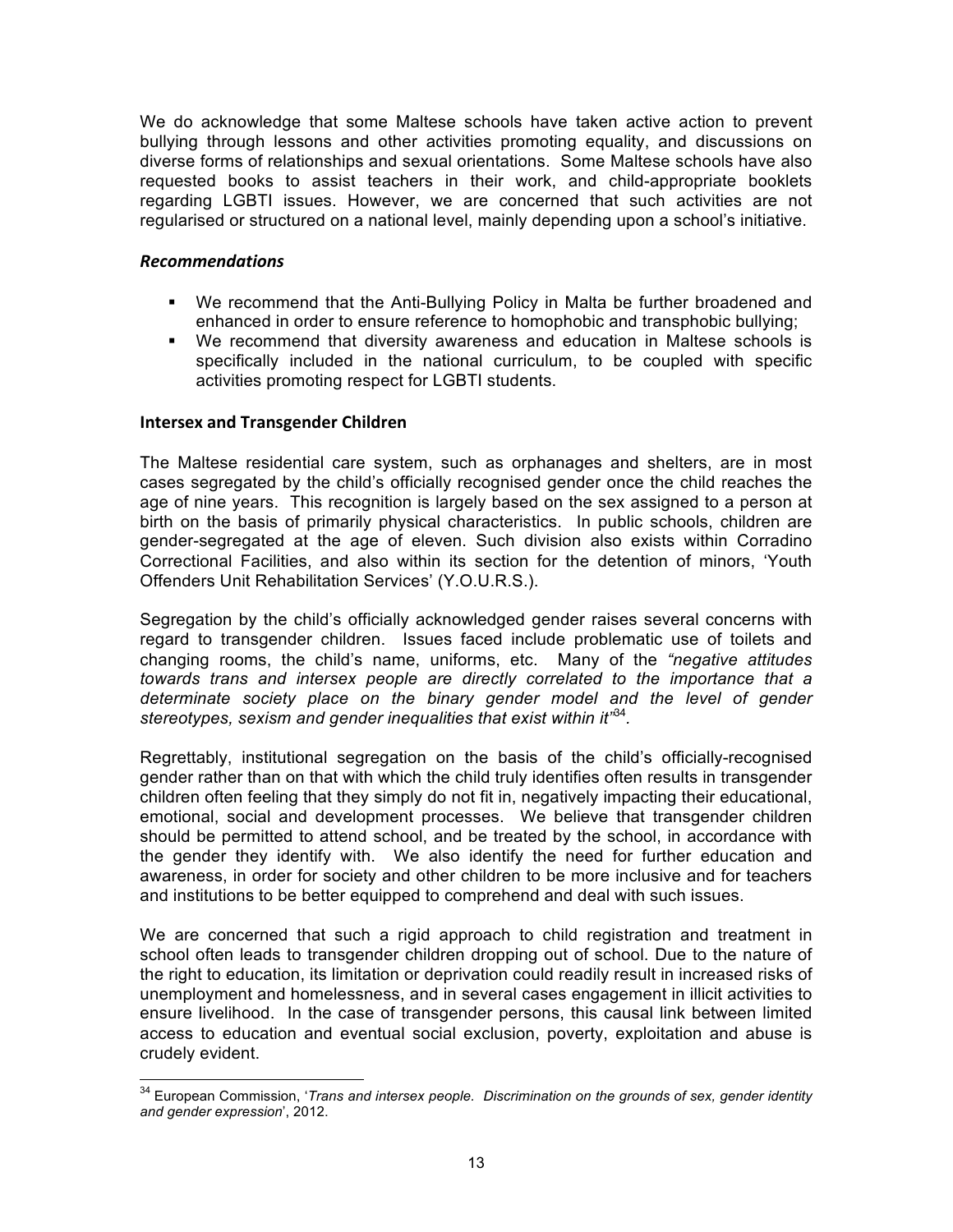In view of these serious short-comings, we are concerned that such inadequate solutions could result in Malta's failure to adhere to the duties established in Convention Article 28: mainly a failure to ensure that education is available and accessible to all, and a failure to take measures to encourage regular attendance at schools and reduce dropout rates.

Negative impacts of a this automatic registration and treatment based on official documentation may be seen through in case of a transgender teenager (female) at the Youth Offenders Unit Rehabilitation Services' (Y.O.U.R.S.). Such teenager had not undergone sex reassignment surgery, and was unable to rectify her personal documentation to reflect her female identity. She was consequently treated as being male, resulting in:

- § Placement in the male section, leading to humiliation, bullying, verbal abuse, insults and jeering;
- Denial of permission to possess bras, resulting not only in physical discomfort but in a physical appearance that attracts further degrading and humiliating comments and behaviour;
- § With regard to body searches and other security measures, the 17-yeard old was regularly searched by male security officers;
- She was regularly singled-out and excluded from activities conducted in the yard and other areas, on the pretence that she saunters around and attracts vulgar comments and behaviour;
- She was not granted permission to be in possession of items other girls are authorised to keep, such as hair clips, make-up and particular items of clothing;
- We are concerned that a teenager who experienced above-average stress levels due to personal factors is unnecessarily exposed to an environment that further exacerbates feelings of exclusion, lack of physical protection, loneliness and discrimination;
- **•** It seems like no clear, objective and non-arbitrary rules exist for procedures and decisions on clothing, personal possessions, etc. Instead, decisions seem to be taken on an individual and discretionary basis. This lack of transparency, clarity and accountability should be avoided.

#### **Health Care**

*"In Malta, one baby a year is born with ambiguous genitalia, throwing parents into a quandary as to the sex of their child and how to bring it up. The victim of the condition known as intersex (or hermaphrodite) is also plunged into a state of confusion, mental and emotional torment"*<sup>35</sup>*.*

In Malta, when a child is born intersex, the relevant doctor either chooses the sex of the child immediately if he/she deems the allegedly proper sex of the child obvious, or establishes the sex of the child upon further tests being carried out. The parents are often consulted with regards to the matter, however it is most likely that at such a stage they will follow the doctor's recommendations, especially considering the state of shock they may be in, and lack of knowledge available regarding the matter. Should the child grow up and associate with a gender identity different to the sex assigned at birth,

<sup>&</sup>lt;sup>35</sup> The Times of Malta, '*Pink on intersex and stalking*', 18<sup>th</sup> May 2007.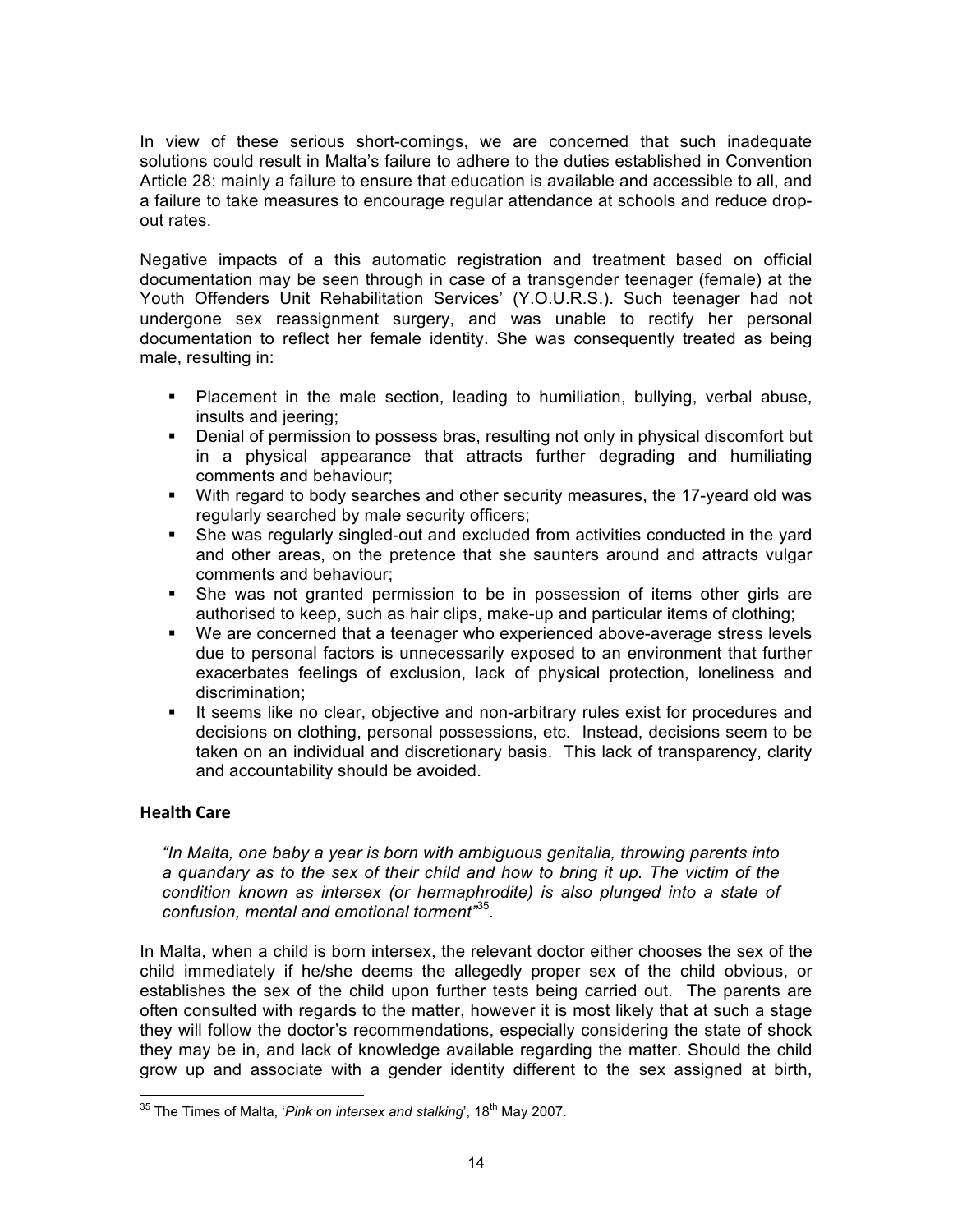he/she will be treated as a transgender person. A child who is assigned a sex he or she does not identify with suffers life-long damage $^{36}$ .

Furthermore, this fails to respect a child's right to choice and to develop one's own identity, a choice that may at times stand somewhere in between 'male' and 'female'. The importance of the views of the child is acknowledged in several other areas of Maltese legislation. As established through the '*Malta State Report – The Second period report of States Parties due in 1997*', the importance of the views of the child can be seen in various areas of legislation, such as that of adoption and international child abduction. Such legislation seeks to ensure that children of a certain age and maturity are given a choice with regard to important decisions in their life. We submit that this approach should be further transposed into the area of gender identity, in view of the gravity of any decisions – and their implications – taken in this regard.

It is appreciated that at times medical procedures could be necessary to sustain the physical health of the intersex child, however we believe that such decisions and considerations on these medical procedures should be approached with extreme caution. We acknowledge that intersex children may pose particular challenges to parents, yet maintain that 'normalising' surgery should not be viewed as the solution for such distress. We believe that intersex new-borns should be given the time and opportunity to decide which gender they belong to, if at all, and that decisions of a particularly long-term or irreversible nature be taken with due consideration to this decision. The same cautious approach should be followed in regard to transgender children; surgery should never be a requirement for acknowledgment of such child's gender identity, nor should it be viewed as a solution to possible any distressed caused.

The Maltese authorities need to ensure that appropriate procedures, systems and stakeholders are established to respect, protect and promote the child's physical and psychological integrity. As established by the Intersex Society of North America (ISNA), *"Genital 'normalizing' surgery does not create or cement a gender identity; it just takes tissue away that the patient may want later"37.* Surgery should only take place either once a child is mature enough to make an informed decision for herself or himself or where the child's parents/guardians are in a position to take such a decision on behalf of the child.

Mainstream service-providers ought to be resourced and mandated to allow them to provide aid and support to the children and families through, *inter alia*, facilitating the creation of peer support groups and ensuring access to trained psychologists, social workers and other professionals.

Furthermore, we also note that specific policy and rules are required throughout the Maltese legal spectrum, for to date no legislation covers these issues. Indeed we support ILGA-Europe in requesting the Maltese authorities to "*depathologise intersex bodies and provide intersex people with due recognition"*<sup>38</sup>*.*

<sup>&</sup>lt;sup>36</sup>AlbertaTrans.org, '*Intersex is not to be Confused with Transgender Issues*', 30<sup>th</sup> September 2006.<br><sup>37</sup> Available at http://www.isna.org/faq/patient-centered, accessed 24<sup>th</sup> October 2012.<br><sup>38</sup> ILGA-Europe's stateme Depathologisation (20 October).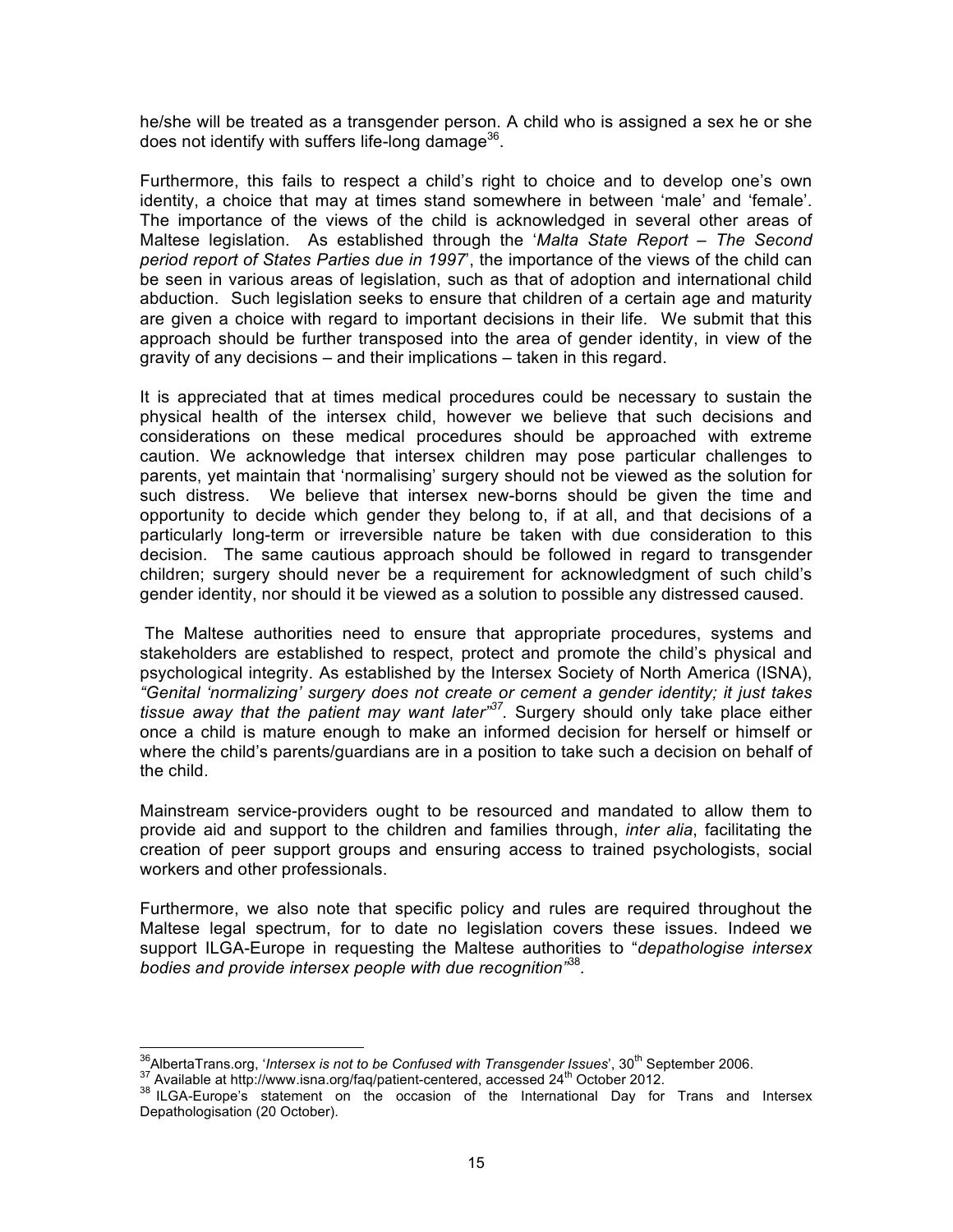We also stress the need for a shift in policy approach towards the depathologisation of transgender and intersex persons, towards the understanding that transgender and intersex children are not suffering from any mental illness. We firmly support ILGA-Europe in their strong belief that this *"de-humanising classification has to end without further delay"*39. In this respect, it is encouraging to see that the European Parliament adopted a clear position on the need for the World Health Organization to stop considering transgender people as mentally ill<sup>40</sup>.

Such a stance needs to be reflected in both law and policy, so as to encourage a challenge of dominant social attitudes.

#### *Recommendations*

- The gender identity of the child is to be respected and that the child be treated in accordance to such identity. In practical terms this means allowing transgender children to be registered or treated in schools in accordance with their self-determined gender;
- Training of staff in order for them to be better equipped to deal with such issues;
- Law and policies ought to be established to respect, protect and promote the rights of intersex children. At a minimum, such laws and policies ought to consider that medical procedures should not be the automatic institutional response, unless necessary due to health reasons, and that the child's views be give due consideration;
- § All diversity campaigns and efforts should also refer to issues particular to intersex persons.

#### **'An Act to further amend the Civil code' - Act XVIII of 2004**

Act XVIII of 2004 of the Laws of Malta establishes a procedure in Articles 257A to 257D whereby a transgender person can file a case in court requesting an annotation to be made in their act of birth reflecting their affirmed gender and also their new name.

We wholly support the amendments brought about by this Act and acknowledge the benefits derived therefrom, however it is important to keep in mind that most transgender children depend on a parent/guardian to initiate the procedure.

A key obstacle for children to access the procedure laid down in Act XVIII of 2004, relates to the requirement of 'permanence' with regard to one's affirmed gender. Consistent court practice has highlighted the impossibility of pre- and non-operative transgender persons to avail themselves of the procedure. We firmly believe that *"no one shall be forced to undergo medical procedures, including sex reassignment surgery, sterilisation or hormonal therapy, as a requirement for legal recognition of their gender identity"*<sup>41</sup>*,* especially children. A state-imposed requirement for a person to undergo sex

<sup>&</sup>lt;sup>39</sup> Ibid.<br><sup>40</sup> See, http://www.lgbt-ep.eu/press-releases/who-must-stop-treating-transgender-people-as-mentally-ill/,<br>accessed 24<sup>th</sup> October 2012.

Yogyakarta Principle Number 3.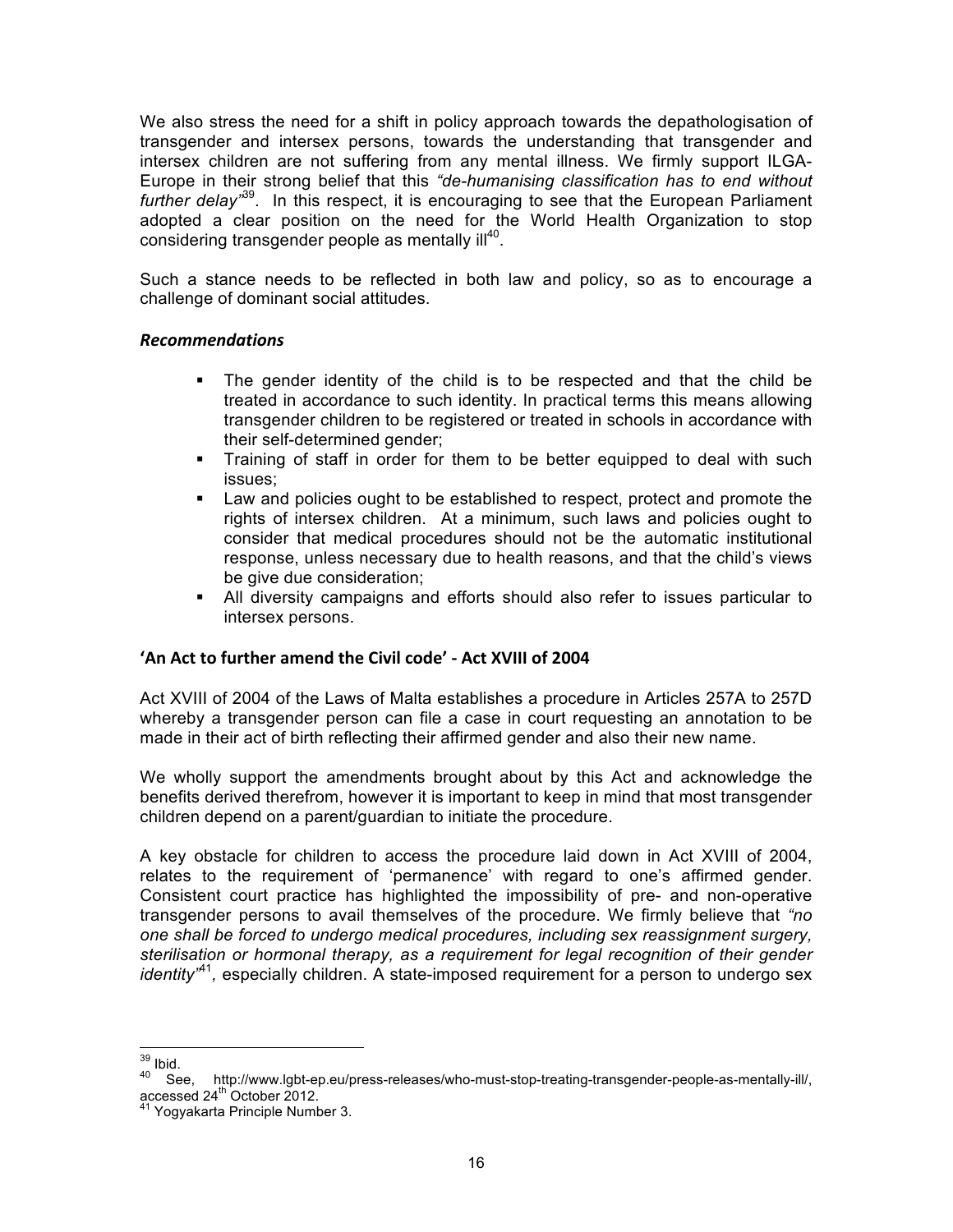reassignment surgery in order for the state to recognise their true gender runs *"counter to the respect for the physical integrity of the person"*<sup>42</sup>*.*

Moreover, sex reassignment surgery remains a highly risky intervention, may involve the removal of the person's procreative organs and thereby effectively being a permanent sterilising procedure potentially having severe long-term health implications<sup>43</sup>. It is incorrect to base gender recognition procedures on the presumption that transgender persons are able and willing to undergo such an intervention, for despite the fact that the majority of transgender persons view this treatment as necessary it would be incorrect to presume that all transgender persons feel so $44$ .

Additionally, sex reassignment surgery in children of a young age is not always possible, and in some cases also recommendable. Seen as a good practice, earlier this year Argentina adopted gender recognition legislation that does not require *"any medical or surgical requirements for the legal gender recognition of trans people. Additionally, this law guarantees a high standard of trans related healthcare to trans persons as needed"<sup>45</sup>*.

The ECtHR has in a number of cases stated that the right to respect for a person's private life as enshrined in Article 8 ECHR incorporates within it the right to respect for a person's physical integrity, strengthening the notion of personal physical autonomy<sup>46</sup>. Thus, for example, the Court concluded *"that the imposition of medical treatment without consent, including unwanted medication and psychiatric evaluation, raises serious issues…however slight the intervention"* <sup>47</sup> . We submit that state-imposed sex reassignment surgery does in fact constitute an undue 'interference' in a person's private life. Rendering gender recognition dependant on such interference, particularly in the case of children is tantamount to serious violations of the child's rights.

Difficulty and failure by children to access such a procedure prevents a child from legally acquiring a certified gender that matches their gender identity, resulting in consequential violations of the child's rights in relation to access to education, social care and other institutional support.

We therefore reiterate that transgender children, including pre- and non-operative transgender children, should be treated in accordance with their true gender identity rather than the sex established on their birth certificates.

 <sup>42</sup> Council of Europe, Commissioner for Human Rights, Issue Paper: *Human Rights and Gender Identity*  (July 2009), available at http://www.coe.int/t/commissioner/Ativities/IPList\_en.asp, accessed 26<sup>th</sup> September 2010, pg. 18.

<sup>43</sup> MGRM, '*A Proposed Gender Identity Act for Malta*', December 2010 (MGRM – Proposed Gender Identity Act) available at the set of the set of the set of the set of the set of the set of the set of the set of the s

http://www.maltagayrights.org/localcampaignsselected.php?title=Proposed%20Gender%20Identity%20Act%<br>20For%20Malta, accessed 24th October 2012.

<sup>&</sup>lt;sup>44</sup> Ibid.<br><sup>45</sup> ILGA-Europe Statement.<br><sup>46</sup> See X vs Austria No 8278/78 (1979) on blood tests; Peters vs the Netherlands No 21132/93 (1994) on urine tests; Pretty vs the United Kingdom (2002) on assisted suicide; Glass vs the United Kingdom (2004) on medication interventions in the context of parental opposition; Stork vs Germany (2005) on psychiatric treatment in an institution; X and Y vs the Netherlands (1985) on an unwelcome physical attack; Tysiac vs Poland (2007) on abortion in the context of related health risks; and Evans vs the United Kingdom ( 2007) on decisions to have or not to have children; in Harris, O'Boyle and Warbrick, *Law of the European Convention on Human Rights*, Oxford University Press, Second Edition (20009), pages 266-267.<br><sup>47</sup> Supra at 32, pg. 366.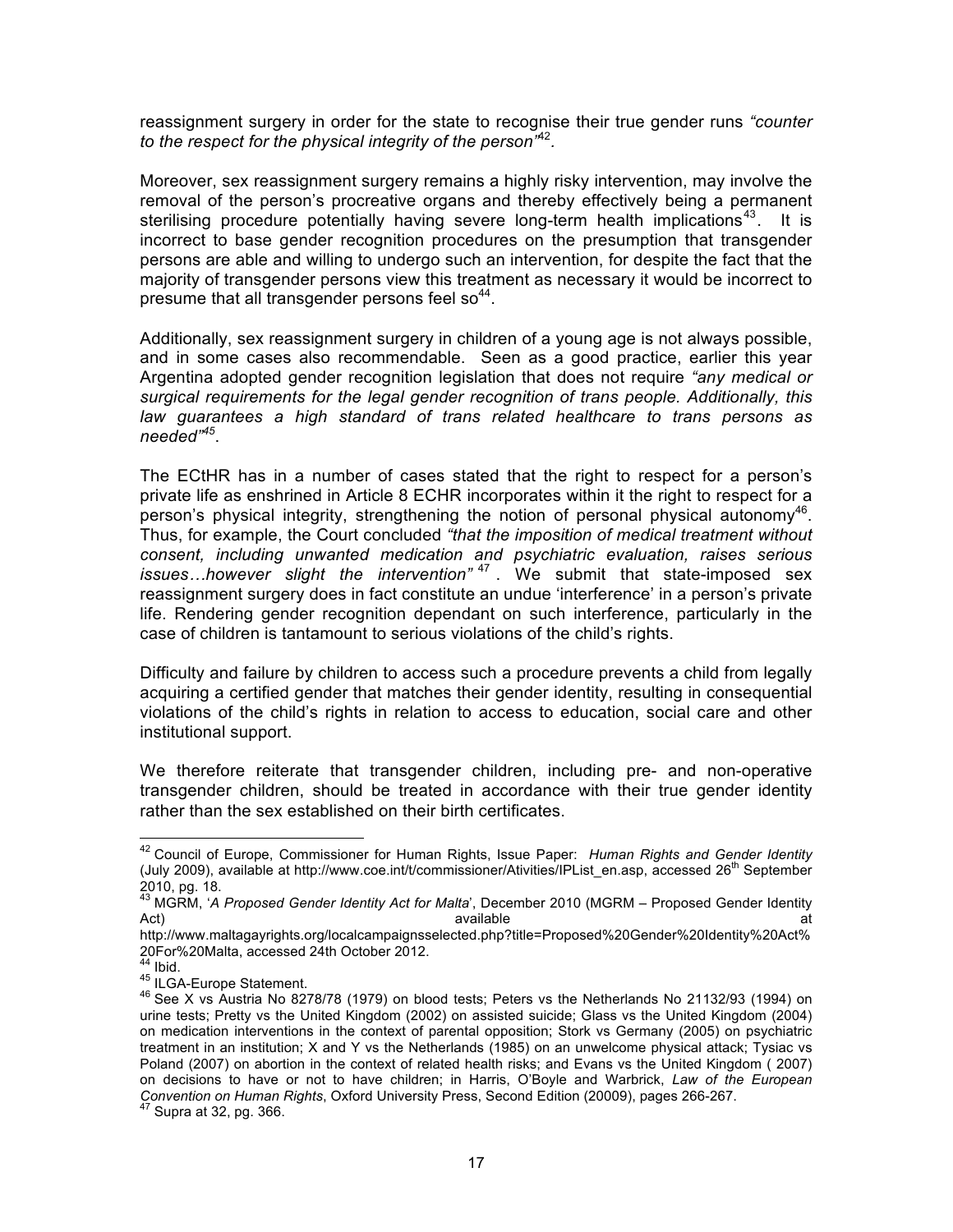#### *Recommendations*

§ Render the rectification of documentation accessible to pre- and non-operative transgender persons, thereby rendering the procedure accessible to children. This in line with MGRM, 'A Proposed Gender Identity Act for Malta'<sup>48</sup>, December 2010.

#### **LGBTI families**

Articles 257A to 257D of Act XVIII of 2004, outlined above, not only affect a transgender child's right to be legally recognized in accordance with their self-determined gender identity, but also disrupts a child's right to a family. We are concerned that the requirement by law<sup>49</sup> that a person be unmarried in order to access the court procedure negatively affects a child's right under Convention Article 8.

This because the requirement to be unmarried renders a transgender parent *"subject(ed) to the conflict of deciding on either upholding the marriage, but thereby not obtaining legal recognition of his or her sexual identity, or of divorcing his or her partner against his or her own will, and hence not only accepting separation from him or her, but also losing the legal security that is associated with marriage"*<sup>50</sup>*.* We point out that annulment or divorce proceedings may be very expensive, far from immediate and emotionally distressing to any immediate family members, including children. Indeed such proceedings raise many complicated emotional and legal issues.

In relation to children having same-sex parents, a number of concerns may be raised primarily in direct relation to Malta's lack of legal recognition of same-sex couples. Unlike a child born or raised by a different-sex couple, generally enjoying two legally recognised parents, a child born to or raised by a same-sex couple (e.g. from a previous relationship, artificial insemination or adoption, etc.) may result in having only one legal parent.

*"Where the child's biological parent is in a same-sex relationship, the child enjoys no legal relationship with the biological or adoptive parent's partner and the absence of such a relationship results in the child not enjoying the social, legal, material and affective benefits generally equated with parental responsibility.* 

*In very practical terms this means that a gay man or lesbian woman in loving, caring and stable same sex relationship is not recognized by the law as having a legitimate interest in deciding or even contributing to deciding, what is and is not in the best interests of a child h/she could have raised since child birth. Instead, in the absence of the biological parent, the law would prioritise possible strangers* 

<sup>&</sup>lt;sup>48</sup>MGRM – *Proposed Gender Identity Act*.<br><sup>49</sup> Laws of Malta, Civil Code, Cap.16, Article 257A (2) *Before delivering judgment, the Court shall appoint experts to verify whether the person who has brought the action has, in fact, undergone an irreversible sex change from that indicated in the act of birth or has otherwise always belonged to such other sex*. 50MGRM – *Proposed Gender Identity Act.*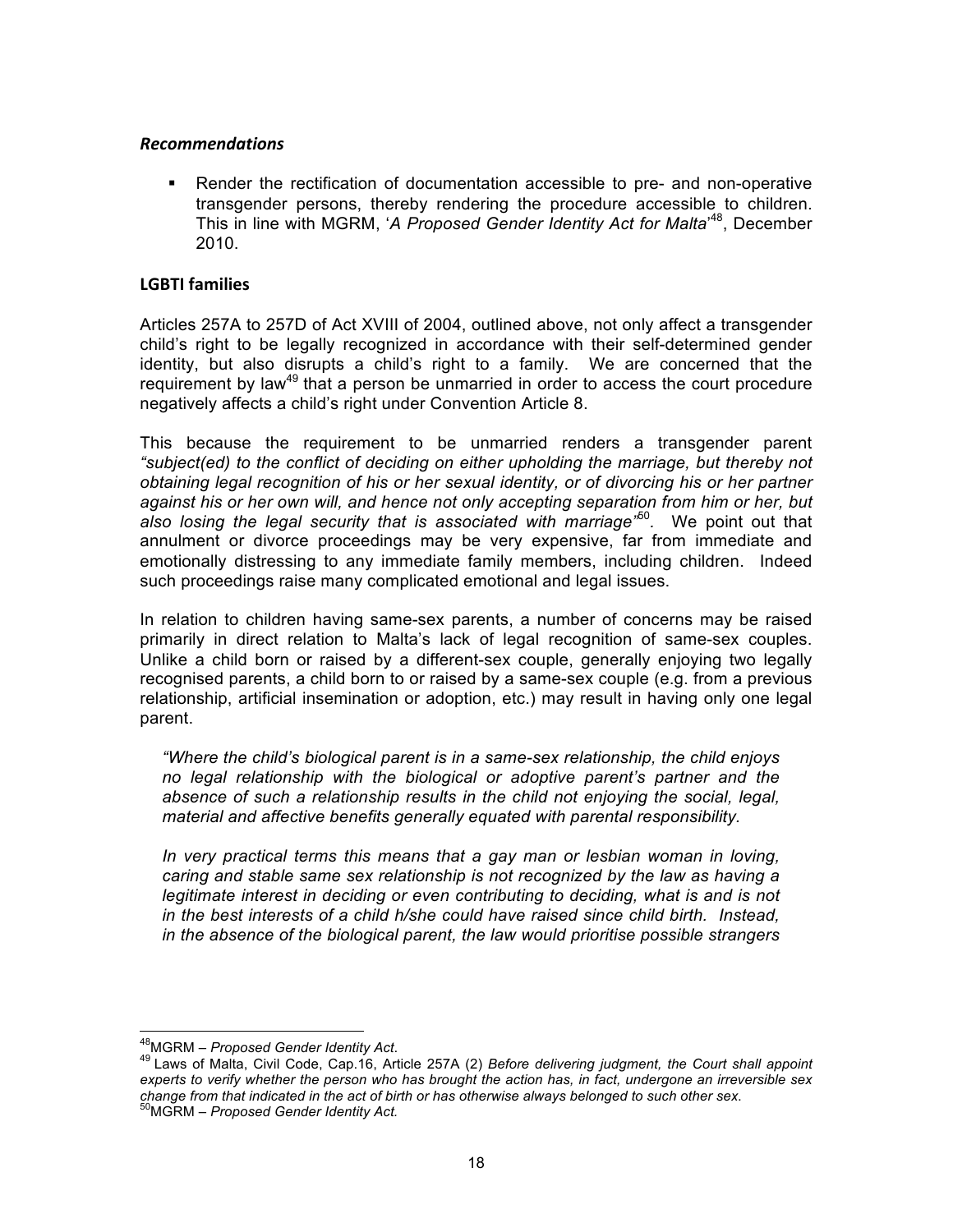*to the child's life: the law courts, the child's grandparents, aunts and uncles and in some cases, child care institutions"*<sup>51</sup>*.* 

In our view, this situation deprives the child of his/her fundamental human rights as enshrined in the Convention.

Indeed adoption of a child by the partner of the biological or adoptive parent is not currently possible, hence such partner has no parental responsibilities at law. We stress that this runs counter to any consolidation of the family unit and adversely equates *"parental responsibility and authority being vested in the child's sole biological parent52".* 

We further stress, as also established in *E.B v. France*<sup>53</sup>, that adoption applications refused merely due to the sexual orientation of the applicant violate the principle of nondiscrimination.

Lack of recognition of same-sex couples and parenthood in Malta also affects children of same-sex couples moving to Malta from a country that recognized the parenthood of same-sex couples. Maltese public policy and laws will only legally recognize one of such parents as the parent of the child. The child legally looses a parent upon migration to Malta.

We advocate marriage equality, or at least a form of legal recognition that acknowledges equal rights and obligations to same-sex couples, in this regard due to the related direct and indirect impact on any children involved in the relationship. ILGA-Europe report regarding, '*The Rights of Children raised in Lesbian, Gay Bisexual or Transgender Families: a European Perspective'* establishes the following key issues<sup>54</sup>:

- § Unrecognized LGBT co-parents face severe difficulties on a daily basis in important matters affecting the child as, for example, schooling, travelling, medical treatment and religious affiliation. It is emphasized that the ultimate damage being done to the child's best interests;
- People who play an actual parenting role in the child's life should be able to exercise the child's legal representation;
- The invisibility of an LGBT co-parent could also lead to the related invisibility of the child's siblings;
- In the immigration context, unrecognized LGBT persons may be prevented from living in the same country as their families;
- § The matrimonial home protection, and other property related protection regimes, denied to unrecognized LGBT families could endanger the child's physical security, particularly in the eventuality of the death of the person with whom the child's home is associated;
- § Children are not automatically entitled to the inheritance of their unrecognized LGBT co-parent;

 <sup>51</sup> MGRM, '*MGRM's Position Paper on Marriage Equality. Advocating the Best options of legislating for same sex couples and Families in Malta*', 2012 (MGRM – Marriage Equality Paper), available at http://www.maltagayrights.org/latest.php?ref=localcamp04, accessed 24<sup>th</sup> October 2012.<br><sup>52</sup> Ibid. 53 ECtHR, Application No. 43546/03, 22<sup>nd</sup> January 2008.<br>54 **Available at http://www.ilga-** Available at http://www.ilga-

europe.org/home/get\_involved/your\_space/resources/the\_rights\_of\_children\_raised\_in lesbian\_gay\_bisexual\_or\_transgender\_families\_a\_european\_perspective, accessed 24<sup>th</sup> October 2012.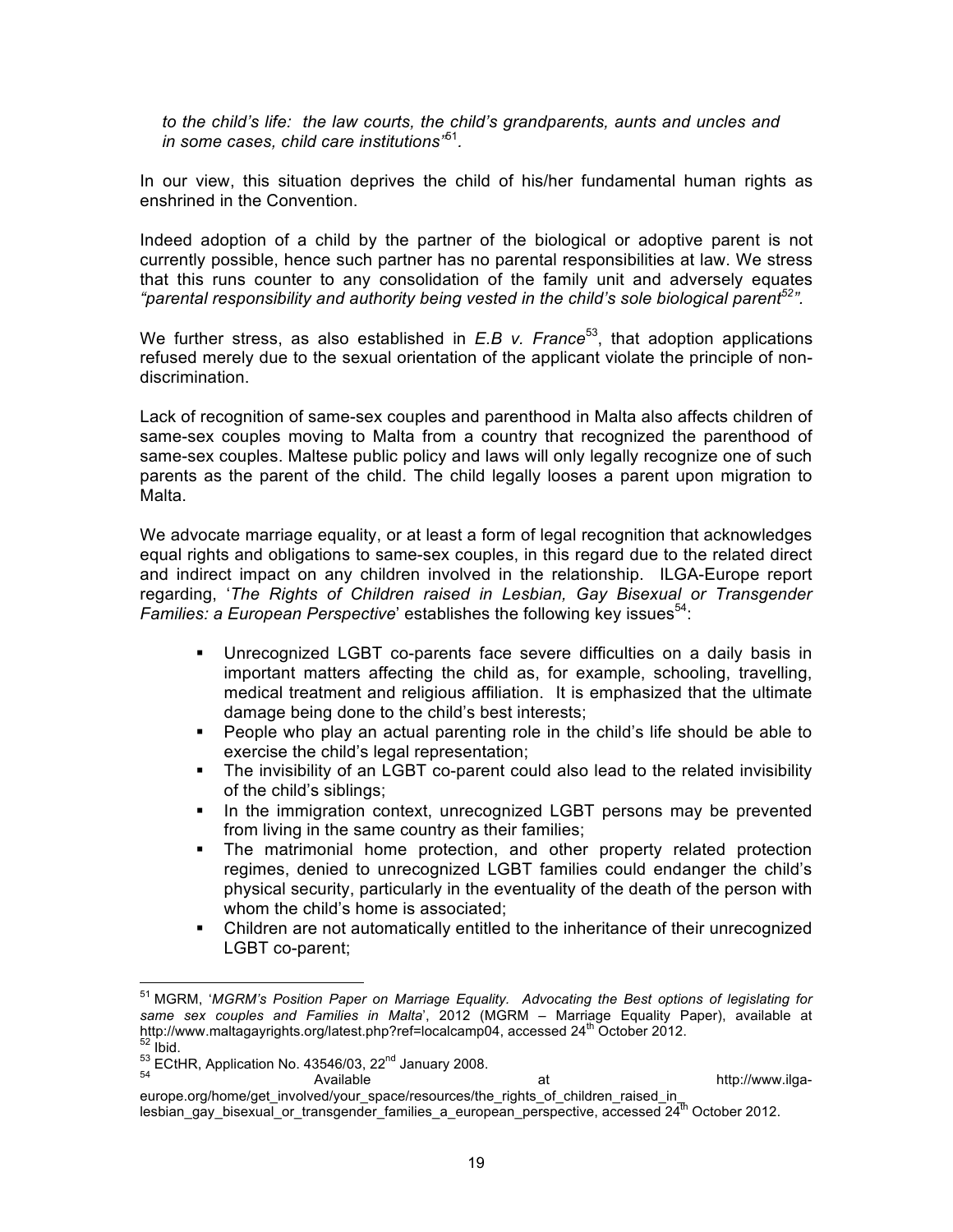- The legal framework that is triggered when marriages break down is also intended to offer maximum protection to the children. Unrecognized samesex relationships do not trigger these protection mechanisms, leaving the children vulnerable to abuse and emotional turmoil;
- § Having only one parent listed on the child's official documentation violates the child's right to his/her own private and family life.

We believe that any arguments deeming same-sex couples to be unfit parents, or any such similar study are based on a discriminatory approach to the LGBTI community. A key resolution adopted by the American Psychological Association Council of Representatives in July 2004 stressed the fact that the parenting skills of any individual are in fact wholly unrelated to his/her sexual orientation and that other elements are far more relevant and important in such analysis<sup>55</sup>. The resolution stresses that *"there is no scientific evidence that parenting effectiveness is related to parental sexual orientation"*  resolving that *"the APA supports the protection of parent-child relationships through the legislation of joint adoptions and second parent adoptions of children being reared by same-sex couples"*<sup>56</sup>*.* 

- § Act XVIII of 2004 be amended in order to permit the transgender parent to access the process established therein and simultaneously respecting the unity and maintenance of the family. Divorce or annulment should not be the indirect result of a transgender parent wishing to affirm their gender identity;
- § Malta should ensure a legal recognition of same-sex relationships that guarantees maximum levels of protection for children with same-sex parents;
- § Adoption, including second parent adoption, by same-sex couples ought to be recognized and permitted in order for the child to benefit from all the legal implications of such persons being recognised as parents.

 <sup>55</sup> MGRM, '*MGRM's Position Paper on Marriage Equality. Advocating the Best options of legislating for*  same sex couples and Families in Malta<sup>'</sup>, 2012(MGRM – Marriage Equality Paper), available at http://www.maltagavrights.org/latest.php?ref=localcamp04. accessed 24<sup>th</sup> October 2012.

http://www.maltagayrights.org/latest.php?referentiest.php?referentiest.php?referentation.php?referentation Parents, & Children, 28<sup>th</sup> and 30<sup>th</sup> July 2004, available at http://www.apa.org/about/governance/council/policy/parenting.aspx, accessed  $24^{th}$  October 2012.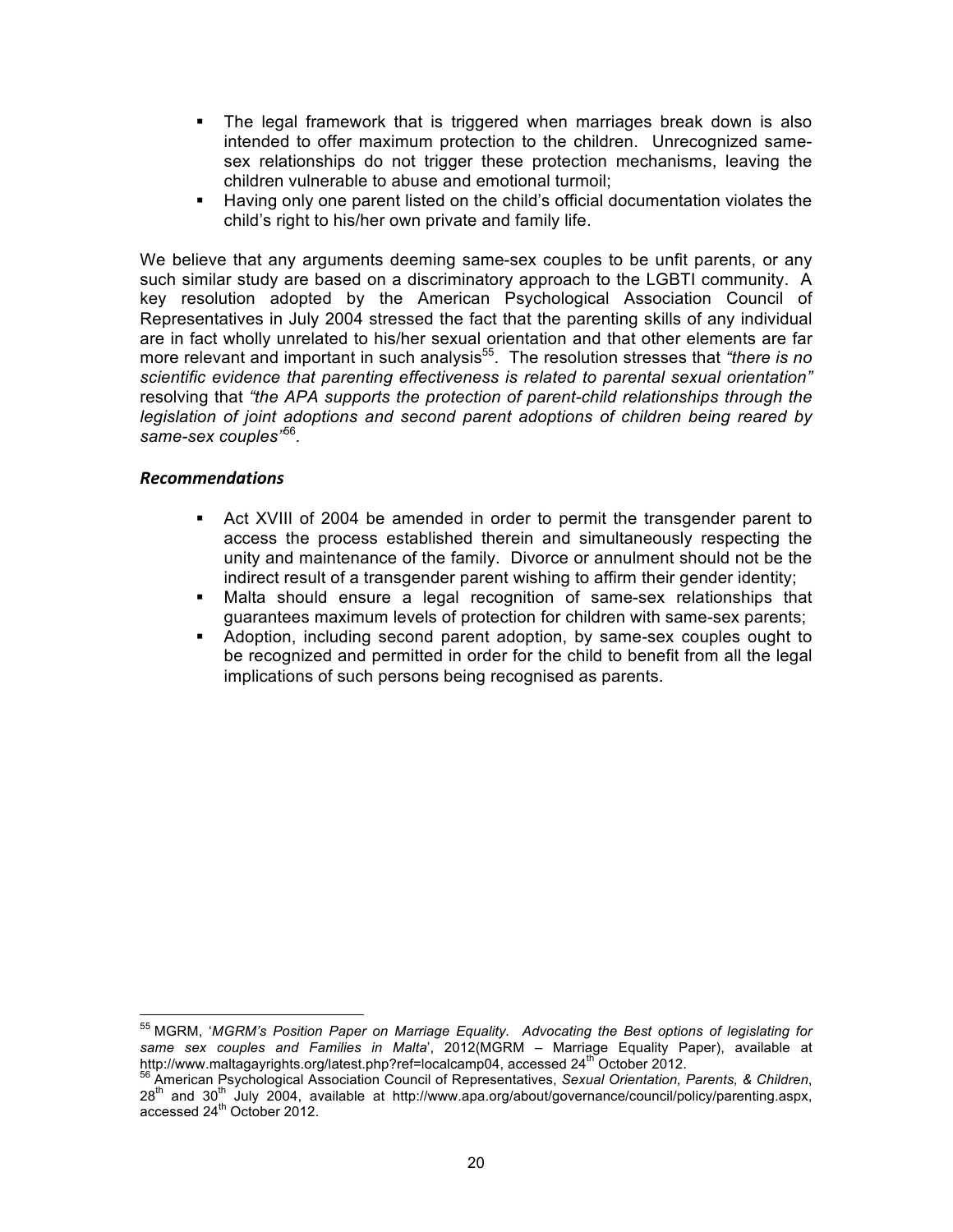# **Migration/Asylum Perspectives**

#### **Positive Developments**

We welcome the initiative of the draft National Children's Policy and that such policy has been developed on a rights-based approach.

We support the introduction of the right to review a person's detention under the Immigration Act whenever it is felt that the period of detention is unreasonable, established in the Amendments to the Refugees Act in 2004 $57$ . However we remain concerned at the ultimate ineffectiveness of this remedy.

#### **General Considerations**

We would like to underline the need to adopt a horizontal reading of migrant child issues throughout national law and policy. We believe this is central to ensuring that all measures, policies, legal instrument and practices in national law are made equally applicable and accessible to all children, including migrant/asylum-seeking children, irrespective of their legal status and situation. Accessibility is essential to the success of any law; we therefore suggest that this be taken into consideration in the finalisation and implementation stages of any law, in particular respect to the draft National Children's Policy.

We would like to encourage the inclusion of migrant children within policy and legal discussions on themes affecting children, through methodologies that ensure the mainstreaming of migrant children issues at all levels of dialogue, adoption and implementation. The best interests of the migrant child would be best secured in national and local contexts already structured on the best interests principle.

#### **Specific Considerations**

Together with the above general recommendations recommendation regarding the horizontal mainstreaming of migrant children issues throughout the draft National Children's Policy, we have identified a number of specific areas that we feel should be taken into consideration when addressing the rights of the migrant child.

#### **The asylum procedure**

We welcome the fact that the Office of the Refugee Commissioner automatically grants Temporary Humanitarian Protection to all minor asylum-seekers, since this ensures their protection until they turn eighteen. Furthermore the recent efforts to organise information sessions by the Office of the Refugee Commissioner upon arrival, with specially conceived material and use of interpreters, represents a real improvement in the asylum procedure generally.

The legal challenges presented by asylum-seeking children may be of a highly technical nature, often requiring a particularly meticulous analysis of the refugee definition.

 <sup>57</sup> UN, *'Second periodic report of States parties due in 1997 Malta'*, 5 May 2010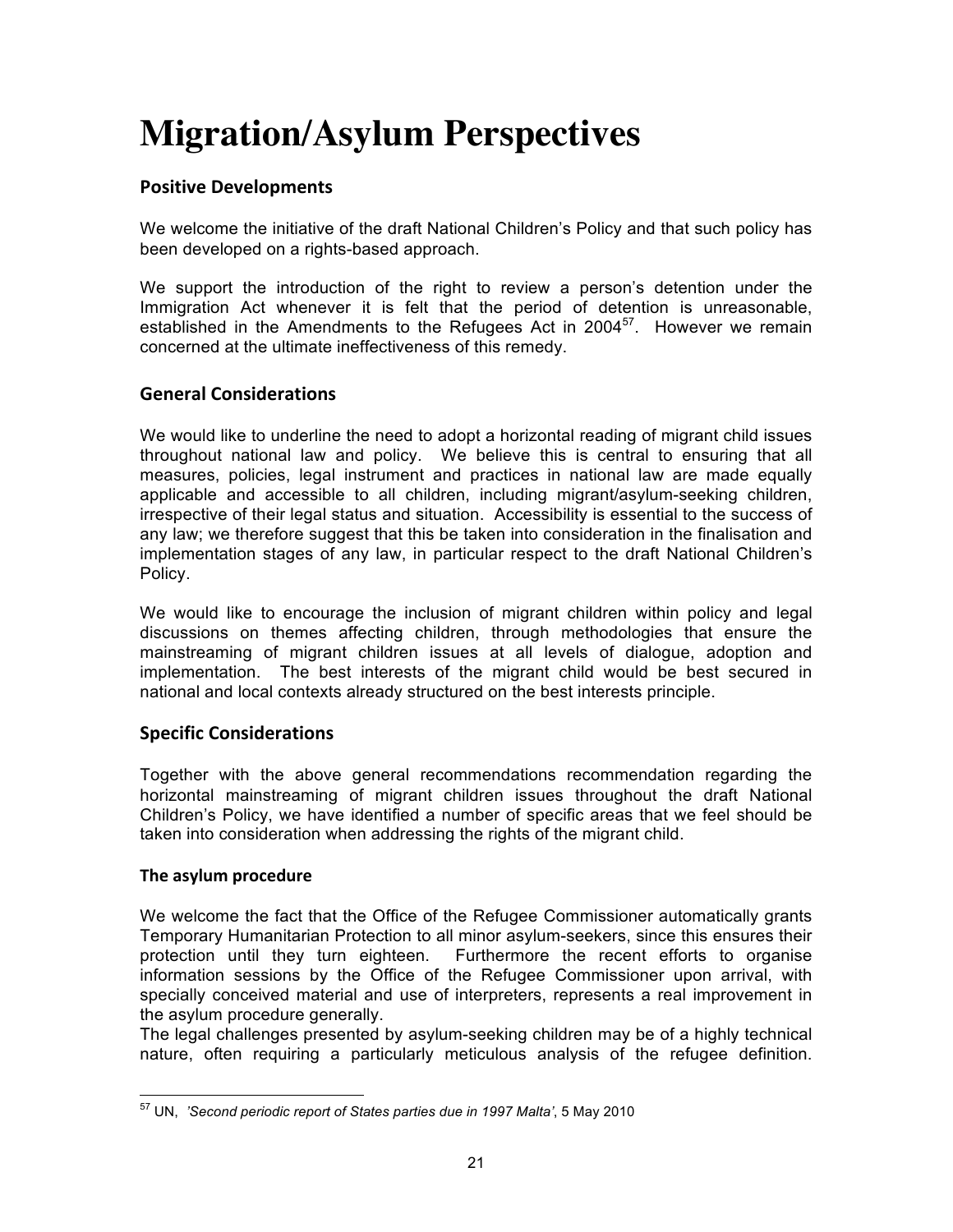Furthermore, asylum-seeking children often also present logistical challenges in terms of the skills required to interview them in what is by definition a sensitive and unfamiliar context.

Regrettably, child-specific persecution remains a challenge for all States conducting refugee status determination proceedings, and we also note the difficulty in establishing the child's country of origin or of permanent residence due to elements such as lack of memory, lack of maturity, communication hurdles, limited documentation or registration possibilities, etc. Trauma related to events experienced in countries of origin and/or countries of transit further exacerbates these challenges, compounded with the need to ensure appropriate psychological, psychiatric or other services for the child's well being.

Yet in the above context we strongly reiterate the fundamental nature of the right of all persons to seek asylum, underlining the utmost importance we attach to ensuring that children – as adults – be granted access to a safe territory where their asylum claims will be heard in a fair and effective manner.

- § Together with recommending that asylum procedures be child-friendly we reiterate the importance of respecting the procedural rights of an asylum-seeking child. Decisions often fail to provide sufficient reasons in fact and in law. Reasons for rejection may only be accessed, upon request by a legal assistant, for the short period of one hour, resulting in a hindrance in the ability to adequately appeal such decisions, where an appeal is necessary. A lawyer is ethically bound by his profession to keep information confidential, hence arguments based on the need to protect the privacy of the child concerned are not sufficient to justify such practice; If unaccompanied minors attend their interview with their legal guardian, several concerns surround this function by the absence of training of legal guardians performing this duty with unaccompanied migrants' children. It ought to be noted that one member of the Agency of Welfare of Asylum Seekers (AWAS) hold the function of legal guardian for all the recognised unaccompanied minors accommodated in their centres.
- § The lack of legal assistance throughout this first instance interview does not provide sufficient guarantee in regard to special needs of unaccompanied minors. Contrary to point 202 of the report issued by the Maltese authority to the Committee, Jesuit Refugee Service is not supporting the unaccompanied minors in Dar is Sliem. Within the limited capacity of the NGO, JRS is not able to provide information session and legal advice to all minors in the centres.
- § Additionally, we express great doubt in the competence of the current Appeals Board in dealing with child specific persecution. The Appeals board must be composed of trained professionals who hold the expertise required to deal with such sensitive matters.

- § Guardianship should be meaningful, individual and independent from an agency such as AWAS;
- § Legal guardian should be efficiently trained for the particular situation and circumstances of unaccompanied migrant children;
- **•** Free legal representation and provisions of legal advice should be systematically provided due to the special needs and vulnerable position of unaccompanied minors;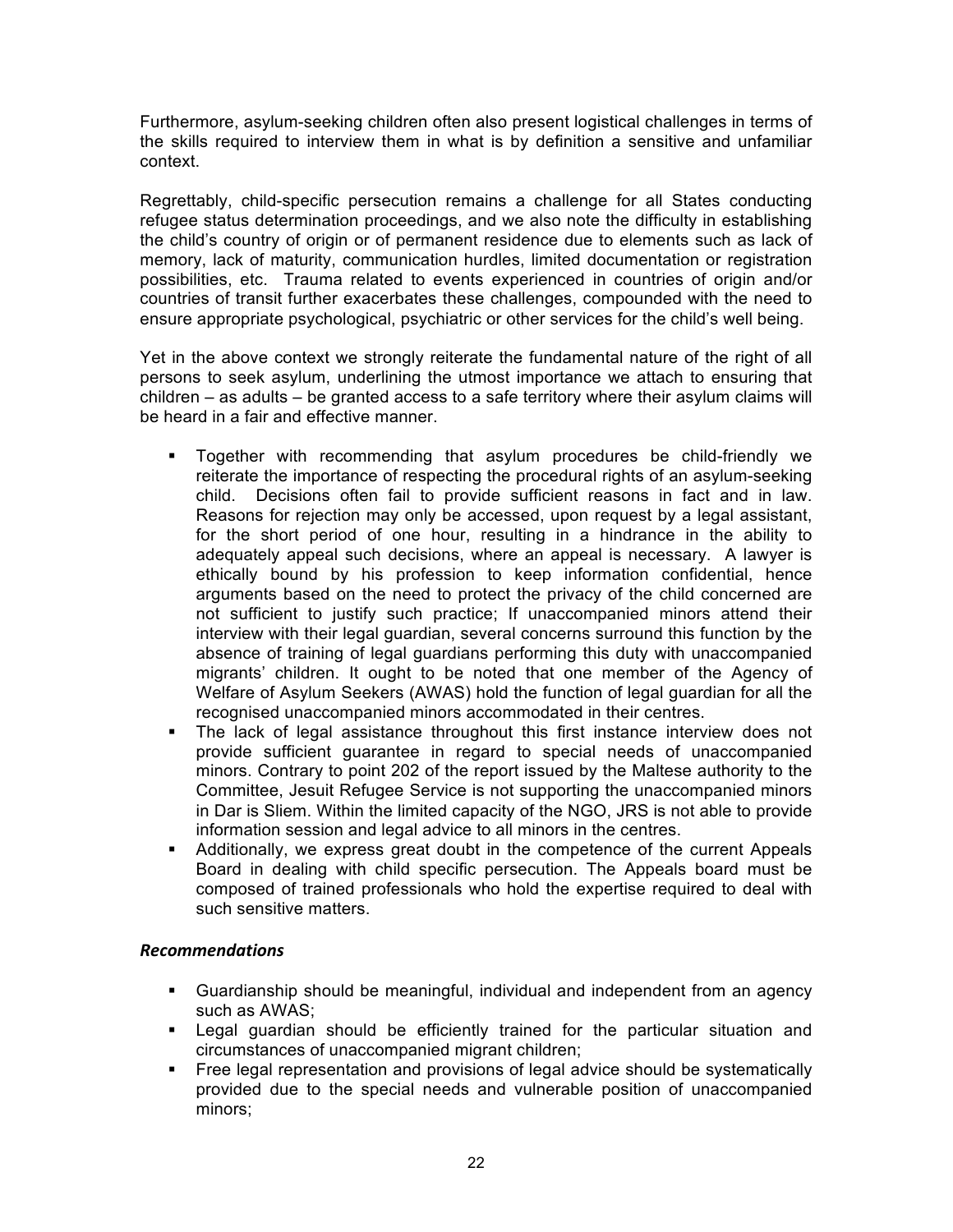- § All personnel of the Office of the Refugee Commissioner and of the Refugee Appeals Board should receive appropriate induction and on-going training in dealing with the specificities of asylum-seeking children;
- § Due to particular challenges posed by migrant children, especially in forced migration contexts and/or when children are travelling alone, it is imperative that the recognition and enjoyment of children's human rights do not suffer due to limited technical capacity of relevant stakeholders.

#### **Reception conditions**

The best interests principle should also be the key consideration in all decisions relating to the reception conditions provided to migrant children, as established by CRC Article 37. In this regard, it is imperative to reiterate that the principle should be unaffected by the child's manner of entry of stay in a country, and that reception conditions – including those provided in administrative detention centres – should be provided in a manner that not only does not violate the Convention provisions but which, more importantly, promotes and facilitates the child's physical and psychological well-being. They must therefore be child-friendly with due account being taken of the child's rights to civil, political, economic, social and cultural rights as, for example, the right to food and water, health, education, legal recognition, etc.

We welcome that the draft National Children's Policy outlines that children, including those entering Malta in an irregular manner should be provided with adequate ambiance and accommodation (p.26). We also believe that the Policy should emphasise its extension and applicability to the reception conditions in which children entering Malta in an irregular manner are detained.

Furthermore, whilst acknowledging the great efforts by the Agency for the Welfare of Asylum Seekers (AWAS) at accommodating children in appropriate facilities, we remain concerned at the use of facilities such as the Hangar Site Tent Village in Hal Far to house families with children or unaccompanied minors that will soon turn 18 years of age.

#### *Recommendations*

• Improved reception conditions for migrant children, including the avoidance of their detention and of accommodating them in sub-standard reception facilities.

#### **Administrative detention**

We believe that the detention of migrant children is unacceptable and that alternative accommodation measures can and should be resorted to. We strongly support the Committee's *General Comment Number 6(2005)* establishing that the underlying approach should be one of care and not of detention, and that detention is never to be justified on the basis of the child being unaccompanied or separated, or on their migratory or residence status or lack thereof. Hence we further support the draft National Children's Policy in adopting such an approach and clearly confirming that detention of minors is unacceptable and that alternative methods should be resorted to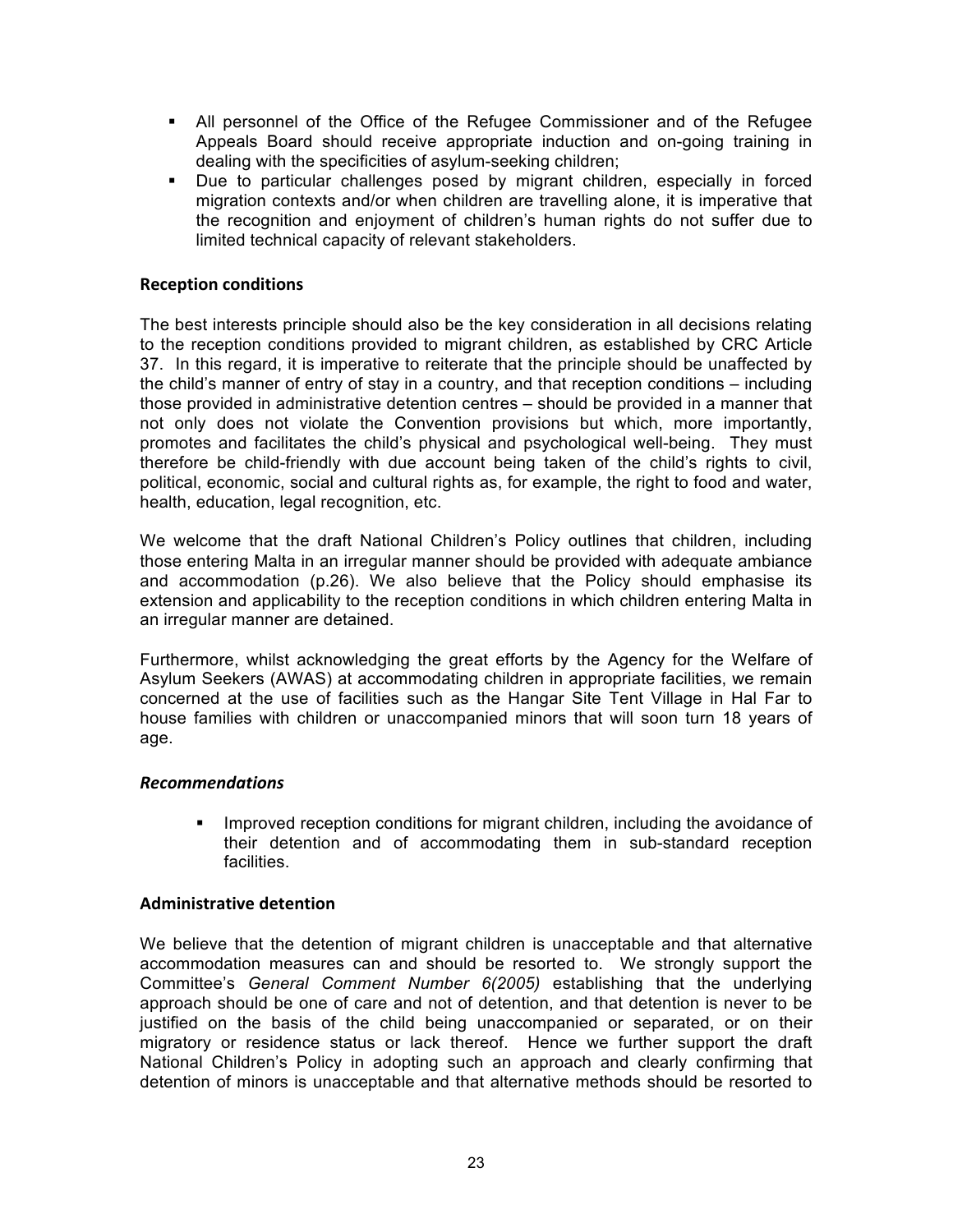(p.26 and p.43). Asylum seekers as a whole should be accommodated in open rather than closed centres $^{58}$ .

In relation to current practice, it is to be noted that despite a policy affirming the nondetention of children, all minors entering Malta in an irregular situation are automatically detained<sup>59</sup>. Accompanied minors are detained with their families until required medical clearance is obtained for the entire family and placement in an Open Centre is possible. The placement may take a number of days and, under certain circumstances, weeks or months. The waiting time should be in an environment safe to children.

Persons claiming to be unaccompanied minors or separated children are detained throughout the age assessment procedure, a process that may last up to a number of months. We would also like to note that throughout this procedure, the minors are not detained in segregated sections but are kept with adults. We are concerned at the safety risks presented by this joint accommodation of adults and persons claiming to be minors.

- § Unaccompanied minors often report to be bullied in detention by their fellow adult detainees. More than once, minors claimed that their food or toiletries were stolen by adults and threats forced them to abstain complain. In another occurrence, a minor that suffered mental health issues during his stayed was labelled as "mad" and therefore suffered discrimination and isolation from other detainees.
- § It has been reported that in one occurrence, three unaccompanied minors started a protest by climbing on the top of the six-meter barbed wire fence threatening to jump if no answers regarding their age assessment was given to them five months after their arrival. The other detainees joined their protest after tear gas was spread in the compound and the protest was later jugulated with geared up soldiers, tear gas and rubber bullets. We were informed by the authorities that a number of recognise minors were still in detention, three weeks after being recognised because their care order was still to be issued.

Detained children are exposed to an environment that is not only an obstacle to their personal and social development but also of serious detriment to their physical and psychological well-being.

In most detention centre the access to fresh air is regulated to certain hours. In Lyster Barracks, each zone (of approximately 60 detainees) has access to one hour everyday in a yard surrounded by barbed wire and high fence. As the yard in just down the whole building which contains five zones, some detainees, particularly the women, are often reluctant to enjoy their sole hour outside, feeling uncomfortable to be so exposed to the male zones.

There are no activities available for recreation offered on a regular basis neither access to school is possible in detention. The diet is not age-sensitive and constant complains relate the meal as being repetitive, tasteless, over or under cooked. Family tracing is dependant of the Red Cross branches visits.

 58European Parliament ' *Report by the LIBE Committee delegation on its visit to the administrative detention centres in Malta'*, Rapporteur: Giusto CATANIA, March 2006 <sup>59</sup> See, Human Rights Watch, report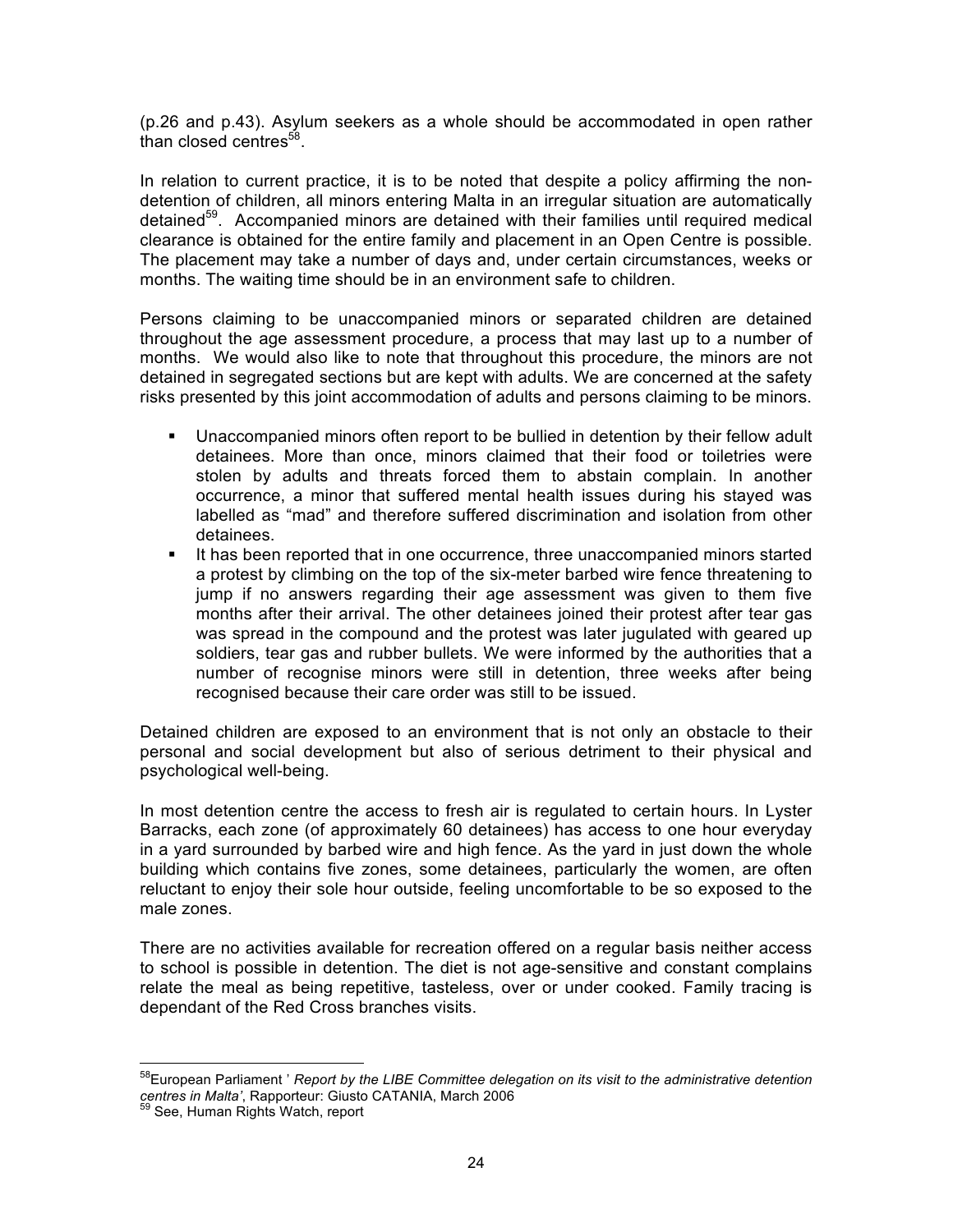Detained children should not be kept within confined spaces as they have a right to have access to fresh air, sunlight, recreation and an appropriate age-sensitive diet. The child is also entitled to privacy with his/her family. Friends, relatives, religious, social and legal counsel and guardians should be permitted regular contact and visits. Furthermore facilities should not be of hindrance to access to legal aid, they should provide for the child's right to education and should provide the opportunity for the child to receive all basic needs including medical and psychological counselling.<sup>60</sup>

We would further like to add that delays have been noted between the decision on the minor age and the release of the child resulting in unnecessary duration in detention. Such delays could be related to the provision of required medical clearance, the issuing of a care order and the lack of availability of place in an Open Centre.

As established in the Committee's General Comment 6(2005) we recommend that release from detention and placement into appropriate accommodation ought to be a priority for all stakeholders. However we also acknowledge that such placement may take time particularly when the influx of migrants and asylum-seekers poses severe logistical challenges to the competent authorities, either due to their numbers, manner of entry or other aggravating factors. In such circumstances, we urge that the time spent waiting to be placed should be in an environment that is safe and appropriate for children.

#### *Recommendations*

- § Stricter compliance with human rights standards to secure children from being detained;
- Minors should not be placed in detention not even for a shorter period of time.

#### **Age assessment**

All migrants claiming to be minors are processed by an Age Assessment Panel established by the Agency for the Welfare of Asylum Seekers (AWAS), with a view to determine whether the applicant is in fact a minor or otherwise. Persons found to be minors are released upon attainment of the required medical clearance and issuance of a care order from the Ministry.

In our view, the age assessment procedure is characterised by a lack of transparency and accountability, as well as a lack of consistency:

- The Age Assessment Panel is not regulated by publicly available, written rules including core issues such as procedural timelines, assessment criteria, Panel composition, etc. In fact, the panel composition is vey variable and subject to internal arrangement;
- The procedural information provided to persons undergoing assessment is extremely limited. Written decisions (all provided in English *when* they are provided) are never supported by reasons, with no real possibility of appeal or

 <sup>60</sup> Committee's General Comment 6 (2005)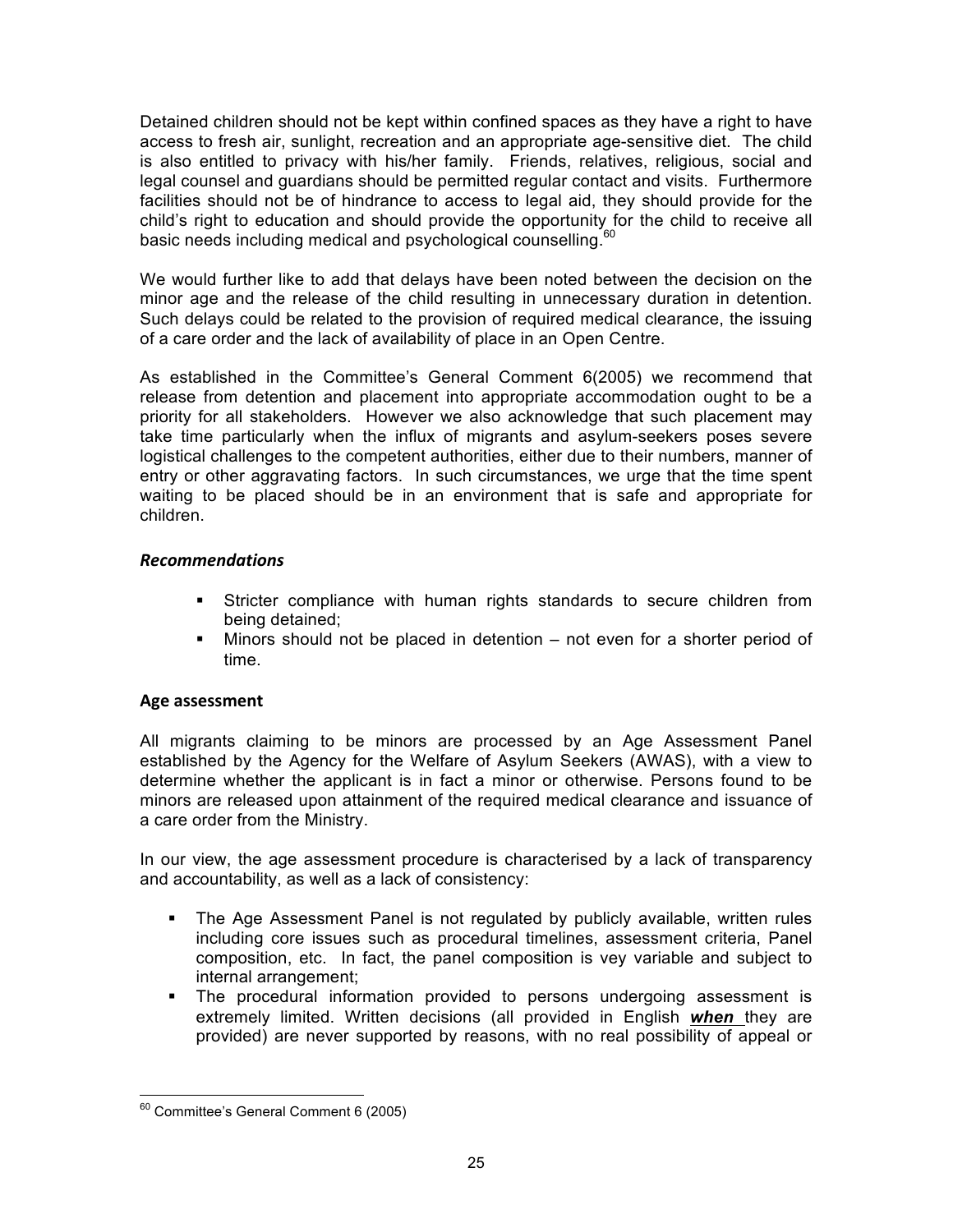review. The person concerned can only ask for it to be reviewed, but do not have a guarantee for revision;

- § There is no real possibility of any form of professional assistance or representation and inadequate guarantees of independence and impartiality.
- **■** Interpreters are rarely professionally trained and too often, fellows' detainees are chosen for their apparent skill in the English Language, therefore lacking of cultural or gender sensitivity as well as confidentiality;
- § Some alleged unaccompanied minors openly changed their declaration regarding their date of birth to be considered as adult and not have to wait for the assessment which can very much take longer time than the asylum procedure, often leaving children behind in detention, while adult granted protection would be released.

With regard to the quality of the assessment, we are concerned that assessment is conducted on the basis of purely subjective methods of assessment and of medical tests, i.e. the wrist x-ray, which is notoriously unreliable in this context; even conservative sources estimate that there is a margin of error of at least two years in either direction.<sup>61</sup>

Although we do not have access to proper statistics, quite a number of claims to minor age are rejected (or accepted) simply on the basis of an interview. Credibility assessment obviously plays a large part in determinations made on the basis of one interview, and here the standards applied are anything but clear.

Moreover, we are concerned that the agency conducting the age-assessment is the same one requesting the child's release, accommodating the child once released, and providing legal guardianship, leading to potential conflicts of interest.

- § The Policy should include clear guidelines on the implementation of age assessment procedures for persons claiming to be minors;
- § Following the publication of policy guidelines, we further recommend the formalisation and publication of the age assessment procedure, containing clear statements on core elements such as the procedure's intended duration, panel composition, assessment criteria, appeal and review criteria and procedure, representation and assistance, conduct of the assessment, relevance of documentation, etc;
- § All applicants should be duly informed, in a language they understand, of all aspects of the procedure, including information on their relevant rights and duties;
- All decisions should be provided in accordance with administrative requirements: clear, intelligible, motivated and reasoned;
- The persons concerned should be given the benefit of the doubt, as age assessment is by definition imprecise;
- Distinction in personnel between the persons carrying out the assessment of vulnerability and requesting for the child be released. An establishment of an independent body would be preferred.

 <sup>61</sup> ILPA (2007) *When is a child not a child?* p. 29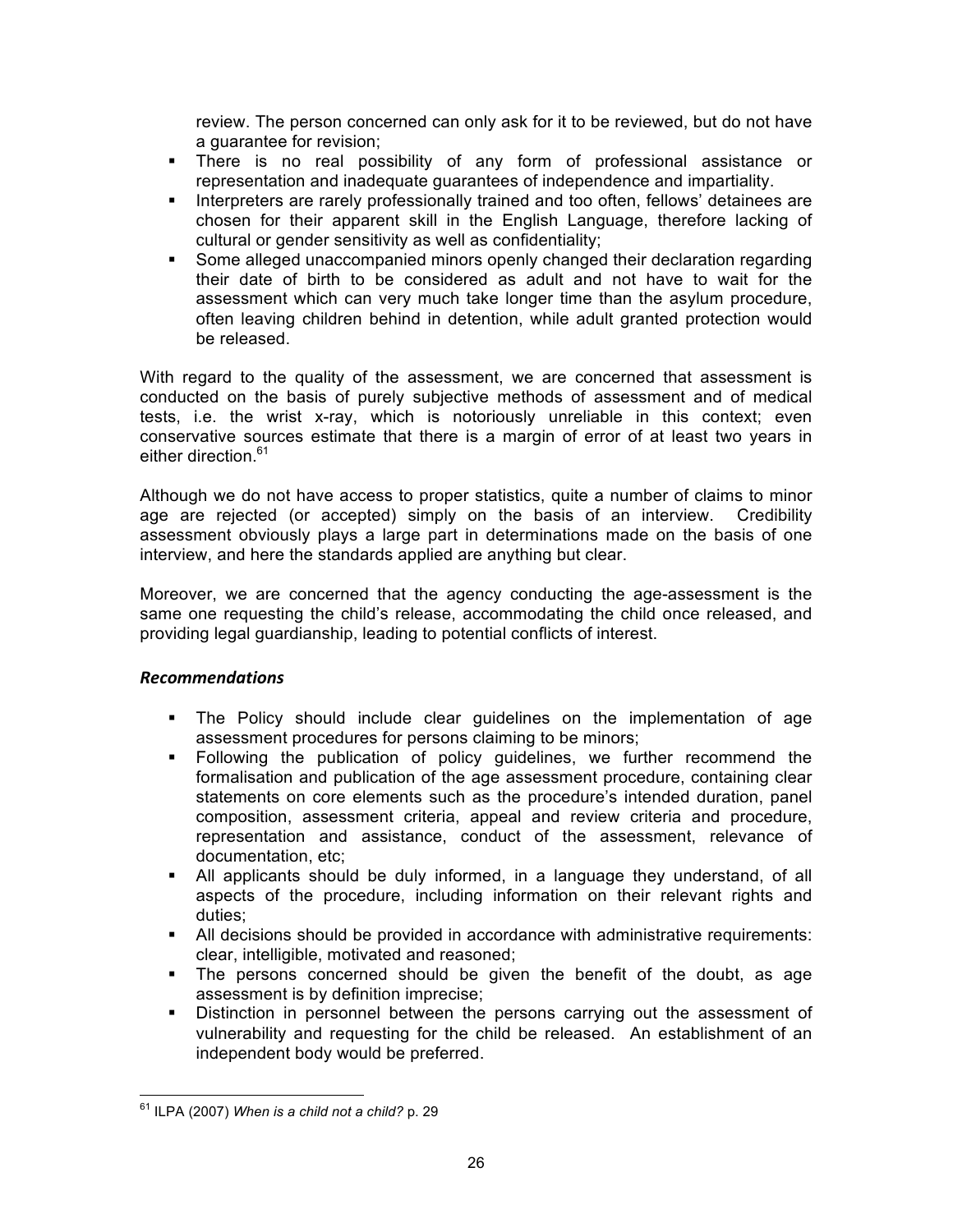#### **Care Order and guardianship**

It is suggested in the draft National Children's Policy (p.44) that the care and custody of children, including unaccompanied children, should be the responsibility of a Board of Professionals instead of the Minister. We would like to stress the importance that such a board has a multidisciplinary competence in order to secure the most appropriate decisions for children with different needs, such as refugee children, children with disabilities, etc.

The highly technical issues related to children in a migration context further stress the importance of this multidisciplinary approach, particularly in view of issues such as: child-related persecution, child soldiers, FGM, culture sensitivity, etc.

Closely linked to the care and custody of the unaccompanied child, is the notion of legal guardianship. We note that this is not referred to in the draft National Children's Policy.

The legal guardianship of an unaccompanied migrant child should in our view be a oneto-one relationship, where the guardian has the responsibility of the well-being of the child. The guardian's role should also extend to offering support to the child in the asylum procedure so as to ensure the full effectiveness of the refugee status determination process. Several best practices may be observed in a number of EU Member States. In Denmark, for example, the Danish Red Cross<sup>62</sup> functions as the coordinator of a corps of guardians (most deployed on voluntary basis, with some professionals). The Red Cross carries out the recruitment, training and referral of guardians to unaccompanied minors and seeks to match the guardian and the minor. The role of the guardian is primarily to offer support to the unaccompanied minor in the asylum procedure including contact with authorities, planning social activities and provision of general support.

In this regard, we are concerned that the current arrangements fail to ensure the appointment of legal guardians with sufficient expertise in asylum issues. Furthermore, since the legal guardians are also the social workers responsible for the children, we feel that the necessary distinction between the two roles is blurred. Whilst appreciating the resource limitation, it is also of concern that each legal guardian is responsible for a relatively large number of minors, with a possible negative impact on the quality of the service offered.

We would also like to express our concern at situations where unaccompanied migrant children travel abroad with the consent of the authorities, but never return to Malta. We understand the wish of providing the right of the minors to visit family/friends in other Member States, but are concerned at the possibility of the situation being classified as one of a missing child. In this regard, we would like to highlight the vulnerability of such children to human rights violations such as trafficking, child prostitution, slave labour, etc.

 $62$  In Denmark, the Danish Red Cross is hired by the State to operate most of the asylum centres, including the centres for unaccompanied minors.